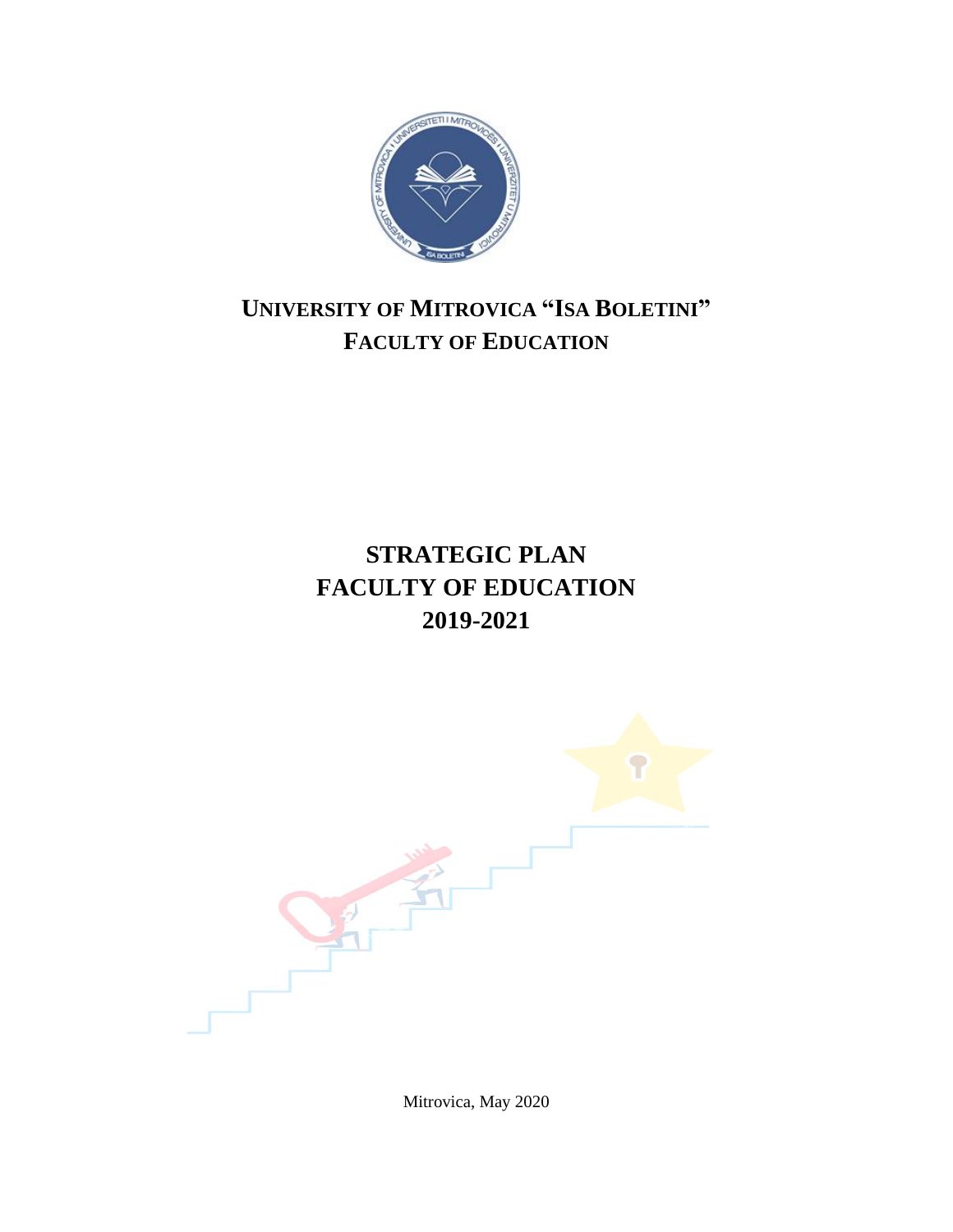## <span id="page-1-0"></span>**ABBREVIATIONS**

| <b>KAA</b>     | Kosovo Accreditation Agency                                       |
|----------------|-------------------------------------------------------------------|
| AQ             | <b>Central Administration</b>                                     |
| <b>MED</b>     | Municipal Directorate of Education                                |
| EG             | Expert group                                                      |
| <b>HEI</b>     | <b>Higher Education Institution</b>                               |
| <b>IMGC</b>    | International Multidisciplinary Conference on Geo-Science         |
| <b>MTEF</b>    | Medium Term Expenditure Framework                                 |
| <b>SC</b>      | <b>Steering Council</b>                                           |
| <b>PC</b>      | Professional Commission                                           |
| <b>CCQAE</b>   | Central Commission for Quality Assurance and Evaluation           |
| <b>MPBAP</b>   | Ministry of Internal Affairs and Public Administration            |
| <b>MEST</b>    | Ministry of Education, Science, Technology and Innovation         |
| AU             | Academic Units                                                    |
| <b>SP</b>      | <b>Student Parliament</b>                                         |
| <b>VRICSR</b>  | Vice Rector for International Cooperation and Scientific Research |
| <b>VRTSAQA</b> | Vice Rector for Teaching, Student Affairs and Quality Development |
| <b>PSUMIB</b>  | Strategic Plan of the University of Mitrovica "Isa Boletini"      |
| <b>RN</b>      | <b>Learning Outcomes</b>                                          |
| SA             | Academic staff                                                    |
| SI             | Information system                                                |
| TI             | Information technology                                            |
| <b>UMIB</b>    | University of Mitrovica "Isa Boletini"                            |
| <b>OIC</b>     | Office for International Cooperation                              |
| <b>OAA</b>     | <b>Office for Academic Affairs</b>                                |
| <b>OICP</b>    | Office for Information and Communication with the Public          |
| PO             | <b>Personnel Office</b>                                           |
| QAO            | <b>Quality Assurance Office</b>                                   |
| <b>OSS</b>     | <b>Office for Student Services</b>                                |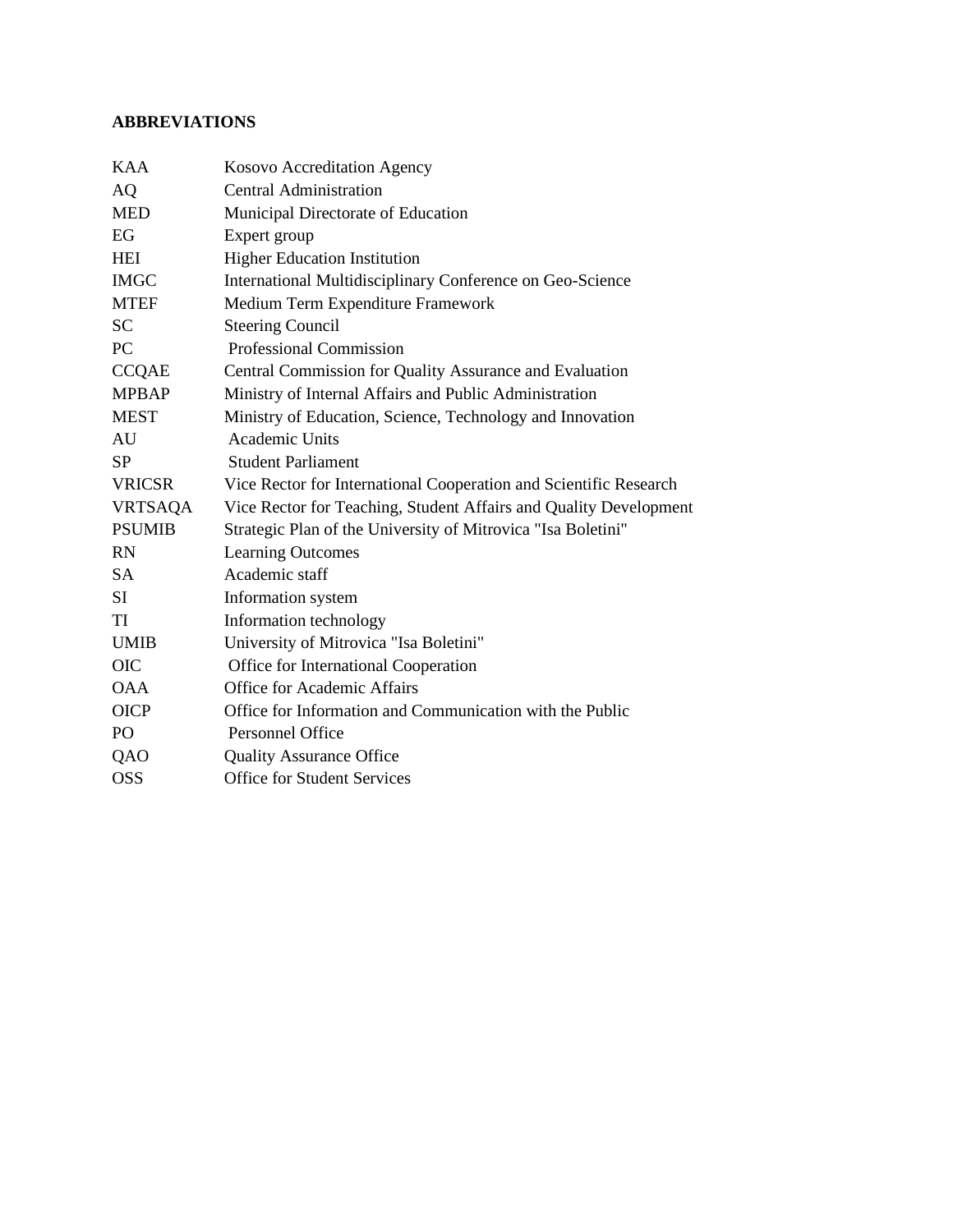## **CONTENT**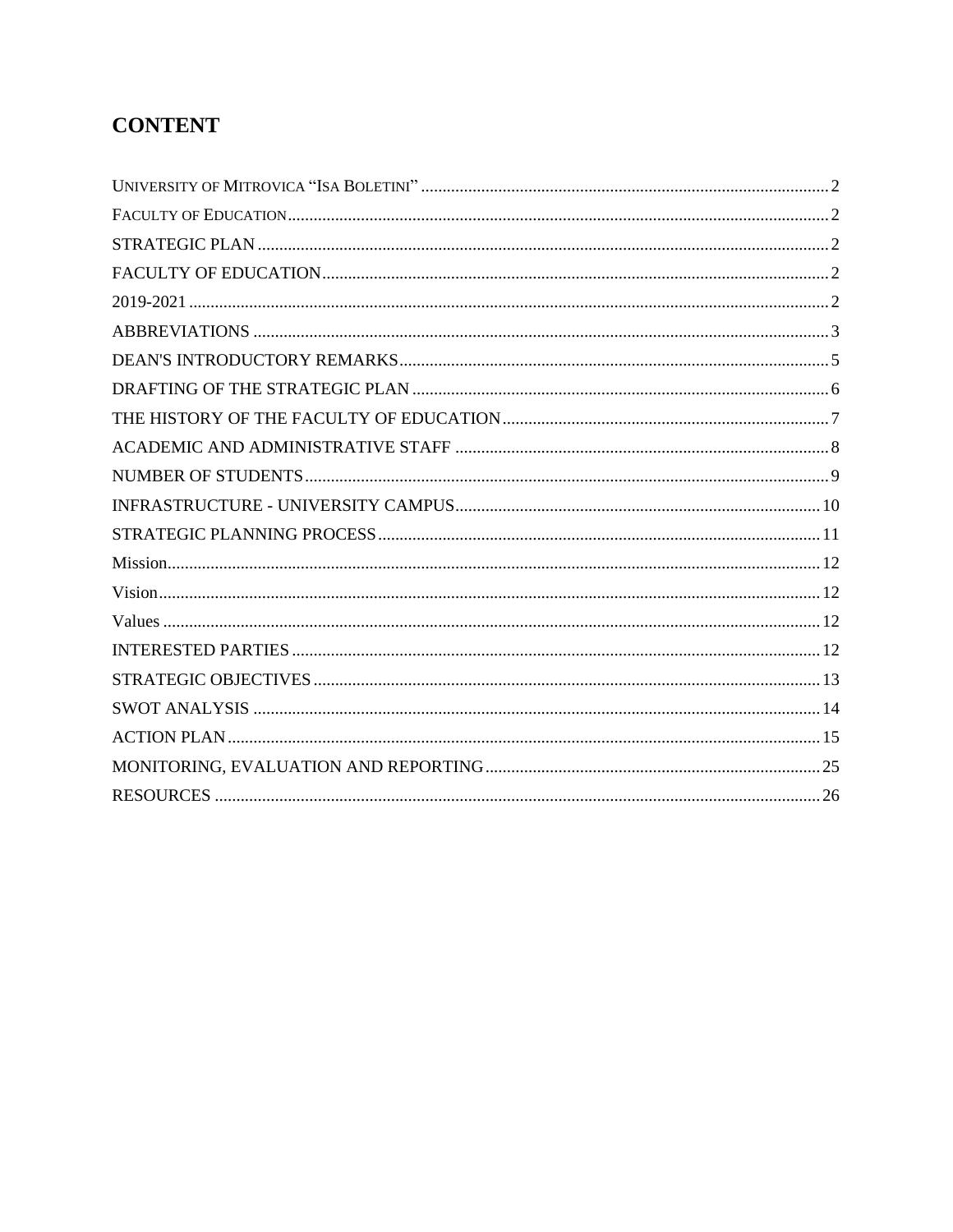#### <span id="page-3-0"></span>**DEAN'S INTRODUCTORY REMARKS**

Dear all,

The Faculty of Education in less than a decade, has laid the foundations of sustainable development, which guarantee perspective and is becoming more and more attractive to young people in this area and beyond. Of course, the high competition of young people to become part of the Faculty of Education, has made us have distinguished and successful students in the labor market and also, successful in continuing postgraduate studies in other universities.

Contemporary infrastructure and working conditions are a valuable asset at the Faculty of Education and the University in general, therefore, it provides development and perspective not only for students but also for academic staff and the community in general.

The cooperation of the academic, administrative staff and students among themselves and with other faculties adds value and enriches the Faculty of Education.

Like any other institution that has gone through various challenges in its growing process, the Faculty of Education has faced challenges, however, these challenges have only strengthened it institutionally, ensuring stability and security towards new perspectives of the time.

Now, the Faculty of Education has drafted the Strategic Plan 2019 - 2021, which clearly design short-term and medium-term institutional objectives which stem from the management, academic staff, administrative staff, students and alumni and other stakeholders. which are in line with UMIB's mission and vision.

The Strategic Plan is a sustainable platform for quality development in teaching, learning, research, innovation, and community contribution, but also paves the way for progress. As such, it analyzes the situation, sets strategic objectives and priorities, and coordinates activities in time, space, and according to the actors and partners involved.

Finally, I take this opportunity to thank all the academic, administrative staff, stakeholders and especially the students for their support in finalizing this document. A special thanks of course I have to all the members of the committee who have done a job with high intensity and dedication.

With respect,

*Prof. Ass. Dr. Besim GOLLOPENI Dean of Faculty of Education*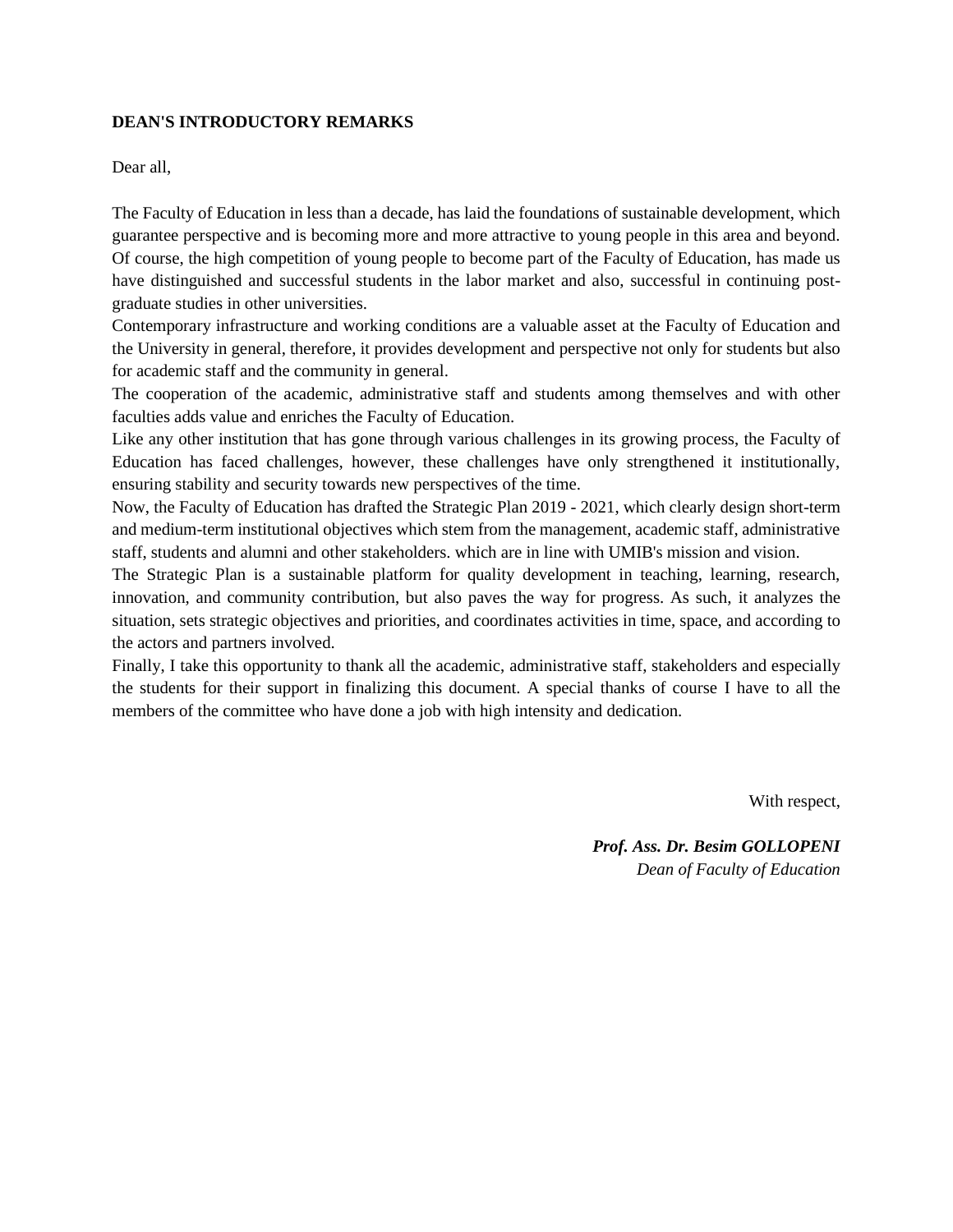#### <span id="page-4-0"></span>**DRAFTING OF THE STRATEGIC PLAN**

The strategic plan 2019-2021 is drafted based on the Standards and Guidelines for Quality Assurance in the European Higher Education Area, Law 04 / L-037 on Higher Education in the Republic of Kosovo, Provisional Statute of the University "Isa Bolotin" in Mitrovica, the Accreditation Guidelines of the Kosovo Accreditation Agency (KAA) and the Recommendations of the International Expert Group as well as in consultation with internal and external actors, by the working group appointed according to the decision no. Prot. 69, dated 05.05.2020, with the following composition:

- 1. Prof. Ass. Dr. Besim Gollopeni, Dean of the Faculty of Education, Chair
- 2. Prof. Ass. Dr. Eliza Avdiu, Head of Programs, member
- 3. Prof. Dr. Qerim Selimi, member
- 4. Ass. Ylli Hashani, PhD c. member
- 5. Valon Hajdini, Secretary of the academic unit, member
- 6. Diellza Istrefi, Student Representative, member
- 7. Mimoza Zeqiri, Student Representative, member
- 8. Fjolla Peci, Student Representative, Alumni, member
- 9. Almedina Azemi, Student Representative, Alumni, member
- 10. \_\_\_\_\_\_\_\_\_\_\_\_, Business representatives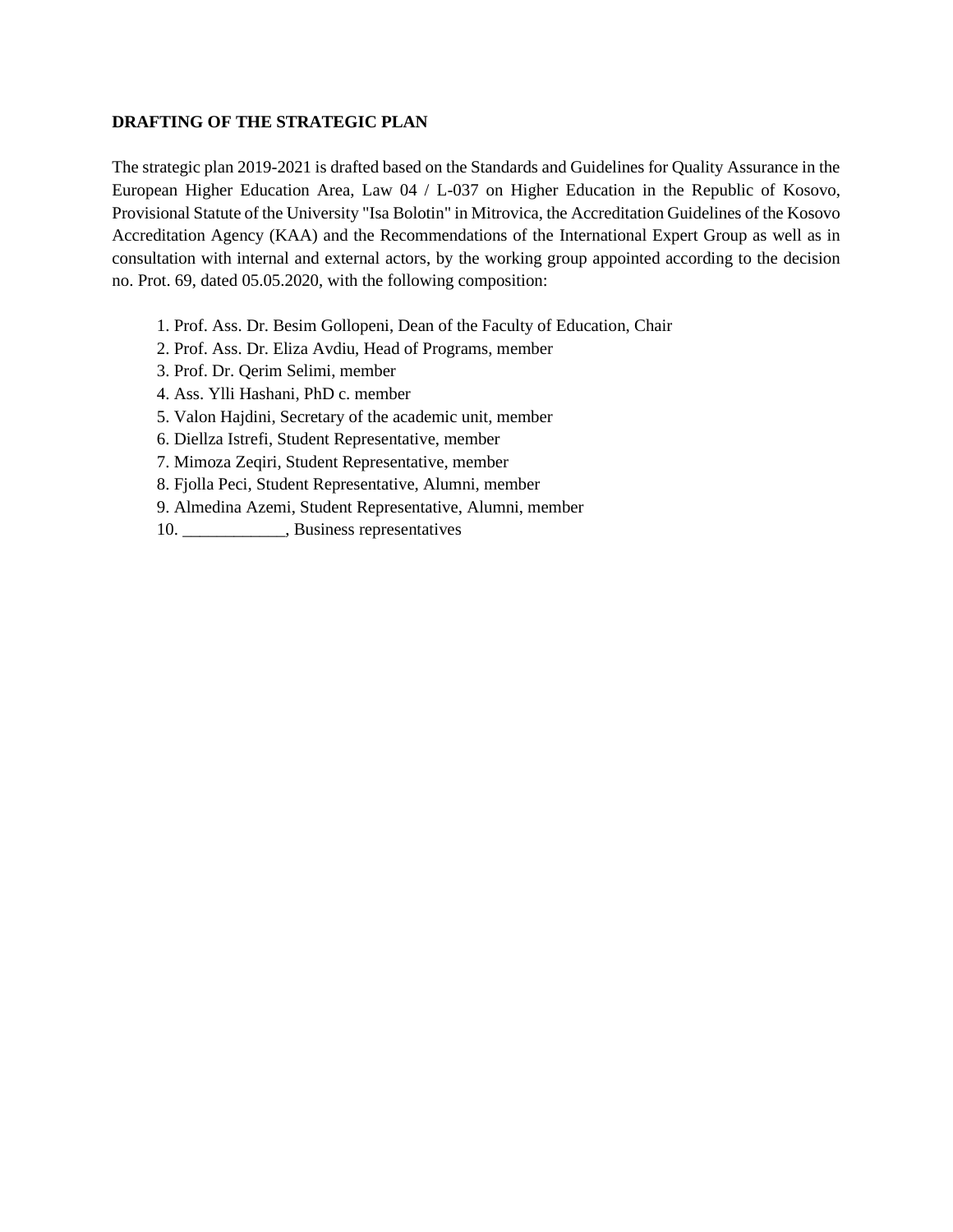### <span id="page-5-0"></span>**THE HISTORY OF THE FACULTY OF EDUCATION**

The foundations of higher education studies in Mitrovica were laid with the opening of the High Technical School in 1961. In 1970, within the Technical Faculty, the departments of Mining, Technology and Metallurgy were opened, initially in Mitrovica, in the academic year 1970/71, and then continued in Prishtina until the establishment of the Faculty of Mining and Metallurgy in Mitrovica in 1974. (UMIB Strategic Plan: 4).

Based on the 60-year tradition of Higher Education in Mitrovica, unique departments, and the needs of labor market, The Government of the Republic of Kosovo on 06.03.2013 established the Public University of Mitrovica, and on 31 May 2013 the Assembly of Kosovo ratified the decision. Based on the Provisional Statute, approved by the Ministry of Education, Science and Technology, six faculties operate within the University of Mitrovica "Isa Boletini"(UMIB Strategic Plan: 5).

The foundations of the Faculty of Education were laid with the opening of the University of Mitrovica "Isa Boletini" in Mitrovica, on 06.03.2013. In the academic year 2014-2015, the Faculty of Education started the development and implementation of the programs of Preschool Program and the Primary Program, according to the curricula accredited by the Kosovo Accreditation Agency.

The Faculty of Education has gone through two (re) accreditation processes (accreditation and reaccreditation) and has been evaluated by the professional team of the Kosovo Accreditation Agency. Both of these programs are four years and were accredited by the decision of KAA dated 17.03.2015 and were re-accredited by the decision of KAA Date: 06.07.2017 Ref.: 535/17.

The number of students enrolled in the Faculty of Education for the academic year 2014-2015 was a total of 181, 57 in the Preschool Program and 124 in the Primary Program, in the academic year 2015-2016 were registered a total of 187 students, 55 in the Preschool Program and 132 in the Primary Program, in the academic year 2016-2017, a total of 187 students were enrolled, 121 in the Primary Program and 66 in the Preschool Program. Until 2018-2019, about 200 students are enrolled in two study programs for each academic year at the Faculty of Education.

Since the academic year 2014-2015, the Faculty of Education has organized studies according to the curricula approved by the Senate of the University of Mitrovica "Isa Boletini", based on the Bologna Declaration and (re) accredited by the Kosovo Accreditation Agency. Currently, the Faculty of Education offers 2 study programs at the bachelor level:



## **Study Programs:**

**- Preschool Education, BA (Level VI) -Primary Education, BA (Level VI)**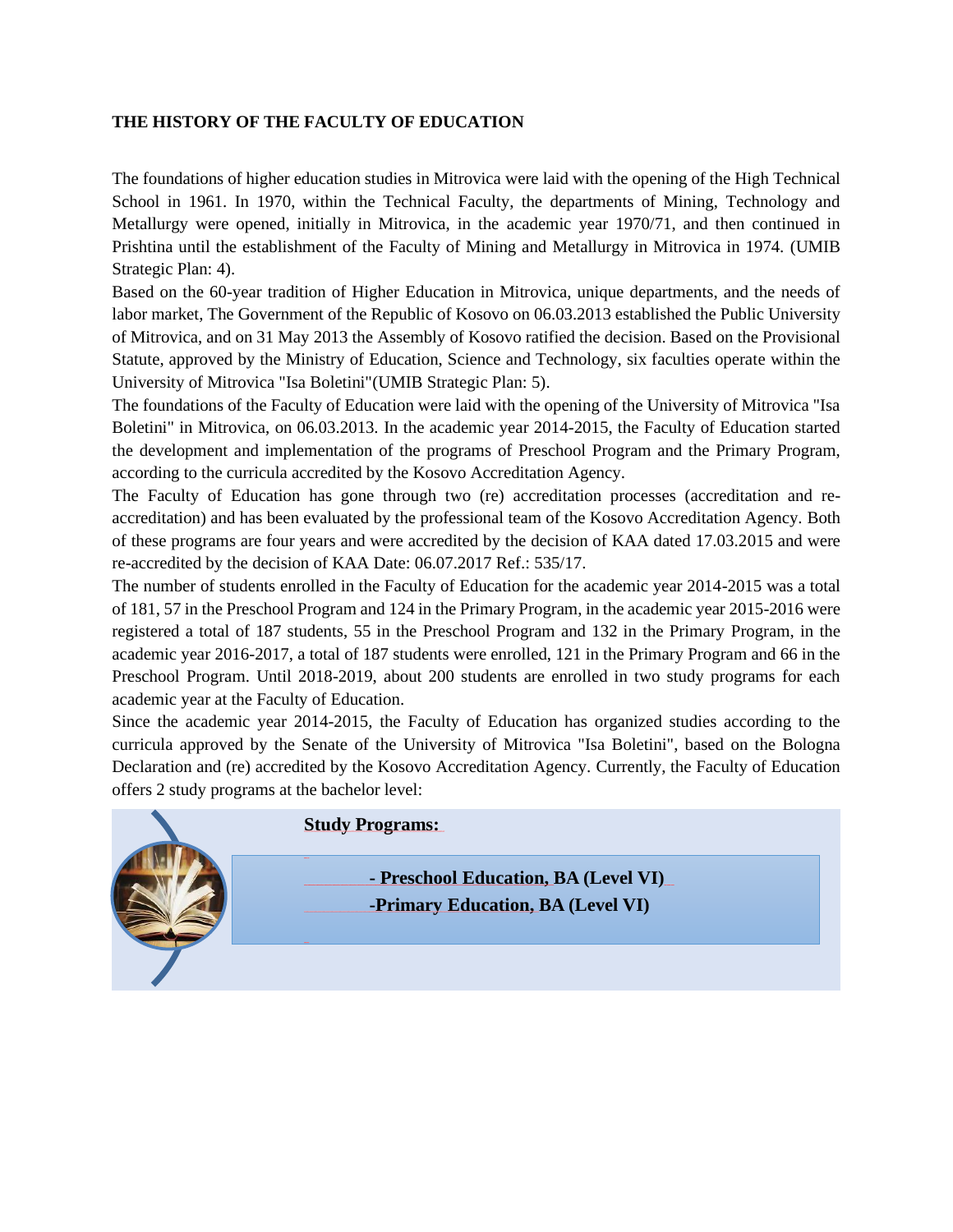

*Photo website UMIB: Graduates of the Faculty of Education*. For each academic year, the Faculty of Education develops practice teaching and practical training in primary and preschool educational institutions and in cooperation with local and foreign institutions organizes seminars, conferences, workshops, etc.

## <span id="page-6-0"></span>**ACADEMIC AND ADMINISTRATIVE STAFF**

The Faculty of Education currently employs 12 academic staff (Professors and Assistants). From the total number of academic staff, 1 professor has the title Prof. Dr., 4 professors have the calling Prof. Ass. Dr., 1 Professor has the title Prof. Ass., A staff with Dr.Sc. and 5 assistants. Four colleagues from the ranks of assistants are pursuing doctoral studies. The advantage for the Faculty of Education and UMIB is because the staff is developing. Whereas, a considerable number (about 10) of the academic staff are external collaborators of the Faculty of Education.

The administration of the Faculty of Education employs 3 officials, a student services officer, an academic unit secretary and an administrative officer.

Based on the Regulation on Internal Organization and Systematization of Jobs, UMIB has organized the Central Administration (CA) at the level of the Rectorate and administrative offices at the level of each academic unit.

| <b>Faculty</b>              | <b>Full time academic staff</b> | Part time academic staff | <b>Administraty</b><br>staff |
|-----------------------------|---------------------------------|--------------------------|------------------------------|
| <b>Faculty of Education</b> | 12                              |                          |                              |
| Administration              |                                 |                          |                              |
| Total                       |                                 | $\Omega$                 |                              |

Academic and administrative staff in NJA in the academic year 2019-2020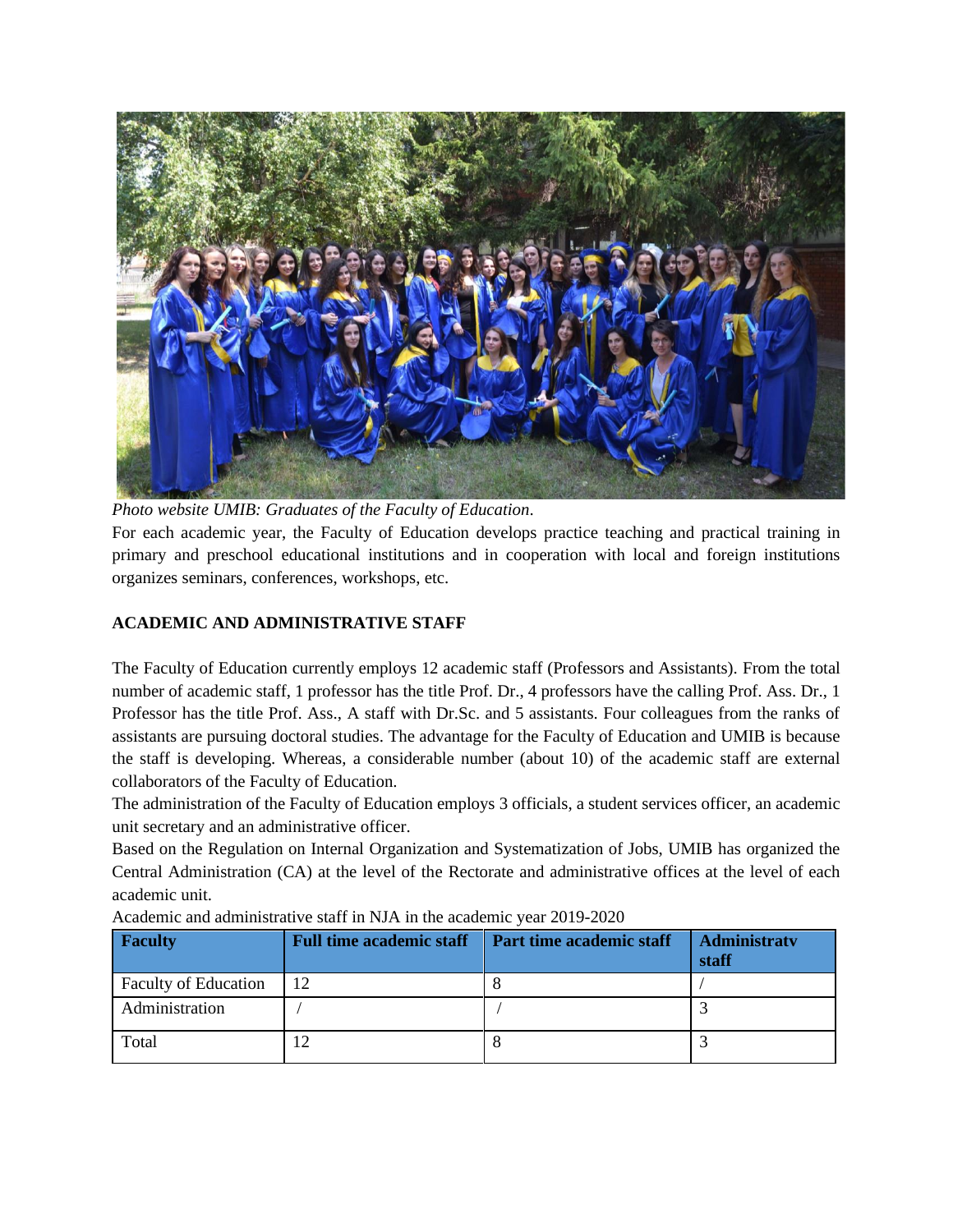## <span id="page-7-0"></span>**NUMBER OF STUDENTS**

At the Faculty of Education, the total number of students in both study programs Preschool and Primary Program, is 718 students (SMU, 19.03.2020). Out of the total number of students, 477 (43 male) students are in the Primary Program and 241 (9 male) students are in the Preschool Program.



Students at the Faculty of Education, comes from different municipalities of Kosovo, but the region of Mitrovica dominates. The chart:



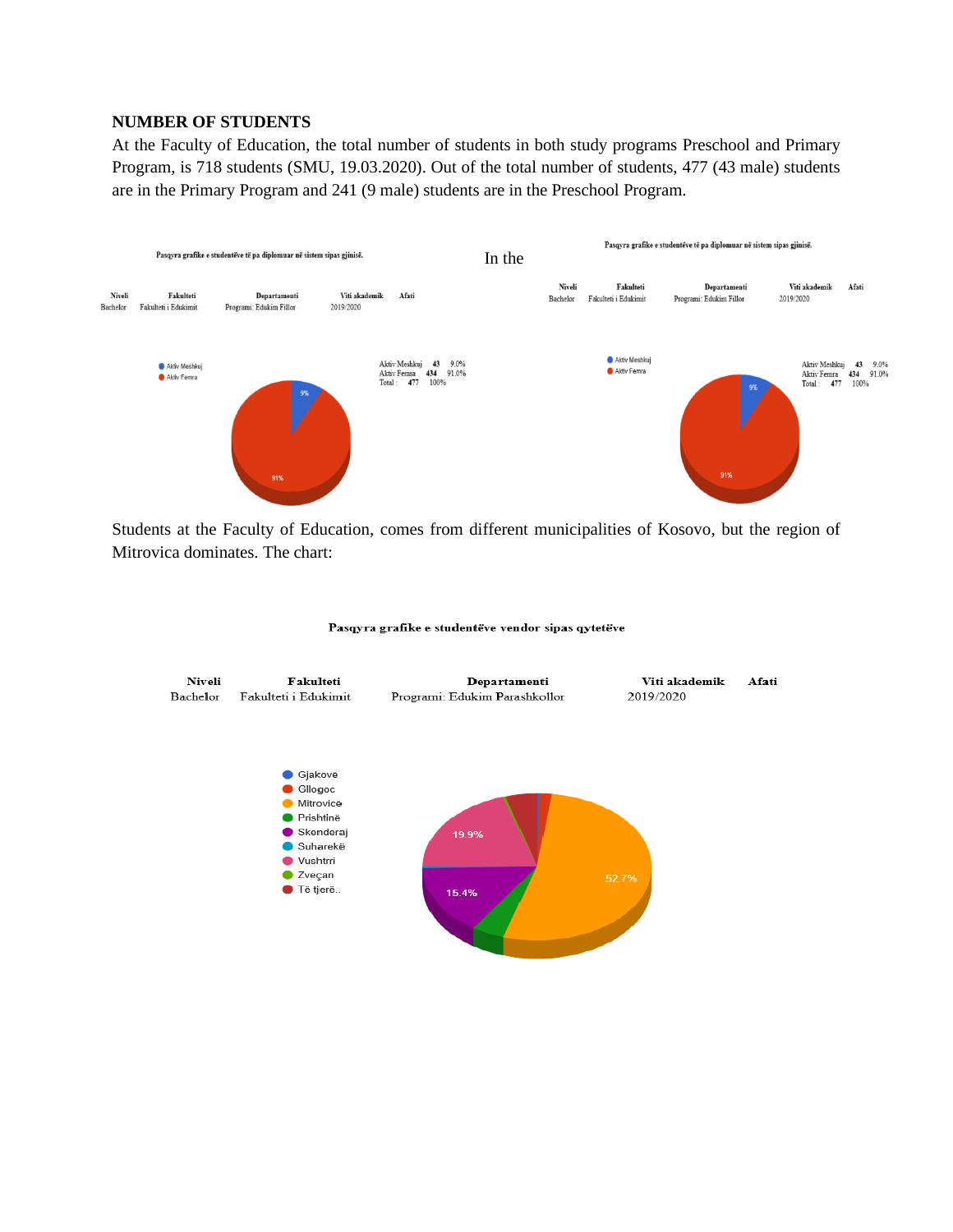Number of students distributed by years of study (Preschool Program and Primary Program).

| Viti i studimeve     |              |    |        |              |     |       |              |    |                     |              |     |                   |              |
|----------------------|--------------|----|--------|--------------|-----|-------|--------------|----|---------------------|--------------|-----|-------------------|--------------|
| Fakulteti            | <b>Total</b> |    | u<br>ш | <b>Total</b> |     | <br>ш | <b>Total</b> |    | $\blacksquare$<br>ш | <b>Total</b> |     | $\mathbf{u}$<br>M | <b>Total</b> |
| Fakulteti i Edukimit | 30           | 30 |        | 192          | 181 |       | 87           | 84 |                     | 170          | 162 |                   | 479          |

## Numri i studentëve aktiv sipas viteve të studimeve dhe totali : 2019/2020

## <span id="page-8-0"></span>**INFRASTRUCTURE - UNIVERSITY CAMPUS**

The University of Mitrovica "Isa Boletini" carries out its activity on the new functioning campus from 2018. The campus consists of the facilities of the academic units (one being completed) and the building of the central administration / Rectorate. All this infrastructure of facilities is modern and special where each academic unit has the internal infrastructure according to their specifics for teaching in amphitheaters, halls, cabinets, various laboratories and the library. Also, on campus, other facilities are under construction, such as: Canteen and student dormitory, which according to the plan is expected to be completed in 2021.

The University of Mitrovica operates on an area of 17.5 hectares. The campus is situated in a very convenient location for the development of the Higher Education activity, but at the same time it presents added value for the local community and the municipality of Mitrovica.

The campus and the investments made provided the required standards in learning and the external environment. The facilities constructed include a space of  $36.004.31m<sup>2</sup>$  (two academic unit buildings with the area of 33.509 m<sup>2</sup> and the central administration building/rectorate with the area of 2.495 m<sup>2</sup>). For the year 2019/2021 investments have been secured for the construction of two buildings that will serve students: the dining facility and the student accommodation facility with the area  $7.389 \text{ m}^2$ . For the year  $2019/2021$ investments have been secured for the construction of two buildings that will serve the students: the dining facility and the student accommodation facility with the area around 11.000 square meters. (The construction of these facilities has started and is expected to be finalized in 2021).





The dormitory facility will accommodate 279 students, and is being built on an area of 7,896 m2 gross. The building will have 4 floors, ground floor and basement. It is designed to accommodate students, academic staff and guests, through 3 groups with vertical divisions,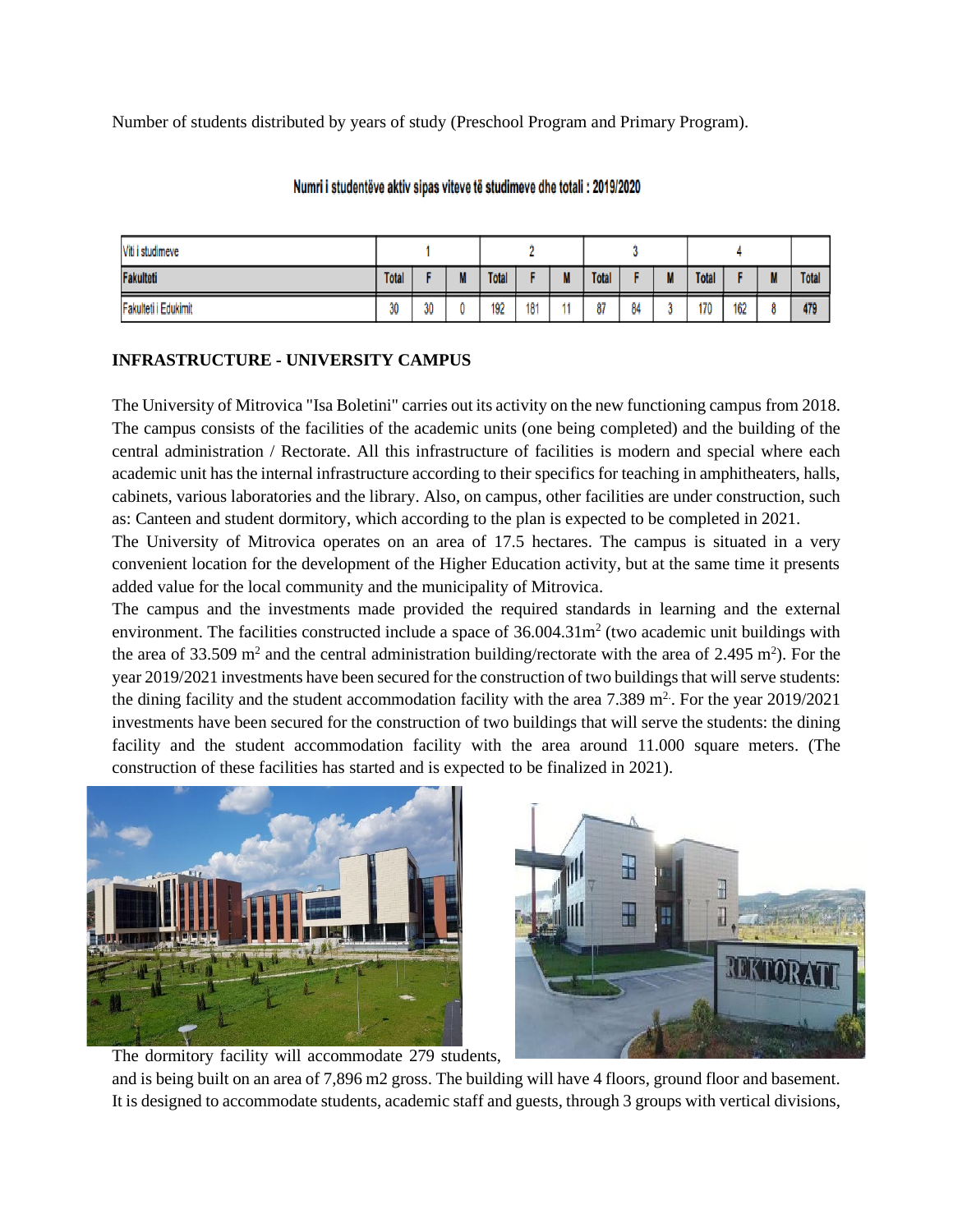and has the block for men and women. In this way, students, in addition to gaining theoretical knowledge during their studies, in the framework of laboratory exercises and practical work in laboratories will also benefit from practical work for professional development in their career.

The environment and investments in external infrastructure set standards for student recreation and relaxation. The created environment is good and gives a picture of a modern campus, which is not only attractive for current students, but has contributed to a growing demand for studies at this university.

Regarding the infrastructure of the Faculty of Education a large number of physical capacities are included. The classrooms are at the right level which also consists of their size including amphitheaters for teaching and other activities of special importance. Also, the other halls are divided into large, medium and small halls, where teachers use them depending on the large number of students in groups. Given that the Faculty of Education has the largest number of students within the University of Mitrovica, the halls available for F. Education are from 301 to 308 seats so we have three halls with over 100 seats, other halls with numbers up to 50-60 seats and those small up to 20-30 seats. Considering that as a faculty of education that has in its programs that of Primary Education and Preschool Education, within these programs are included various subjects which for some need theoretical lessons and some of them even practical ones, and then uses space within the campus such as computer cabinets and laboratories for demonstration work and other activities included within the course. We also have an agreement with Caritas Switzerland to build an oncampus laboratory to hold practical training for students. It should be noted that after the completion of the new facility on campus, a large part such as cabinets for staff and various halls will be vacated and the space for activity within the faculty of education will be expanded.

The faculty in terms of technological equipment for teaching has a certain number of non-static projectors. According to the plan, the faculty aims to realize the digitalization of teaching and investments in technological equipment to facilitate the teaching process, each room should be equipped with a static projector and its accompanying infrastructure. Among other things, it is also intended to make different halls according to programs and subjects, where, among other things, classes for holding various activities related to certain subjects.

#### <span id="page-9-0"></span>**STRATEGIC PLANNING PROCESS**

The strategic planning process of the Faculty of Education has started as an activity within the ongoing processes of implementing policies in the Faculty of Education and UMIB, to increase quality. The working group formed for drafting the Strategic Plan 2019-2021 is represented by the management of the academic unit, academic staff, administrative staff, students, alumni and partners.

The working group throughout the drafting of the Strategic Plan has relied on the basic documents of our University as well as the UMIB Strategic Plan, and has ensured that the interests of students, academic staff, administrative staff and the interests of other parties are fully represented. of interest including representatives of MEST.

So, this Strategic Plan is a unique document, it is the result of teamwork, it is the voice of all staff, students and other stakeholders therefore, it is easy to understand and use by all parties but also for the reader of external.

The strategic plan is drafted in accordance with the vision and mission of UMIB, taking into account:

- National Development Strategy 2016-2021 of the Government of Kosovo;
- Law on Higher Education of the Republic of Kosovo, 2010;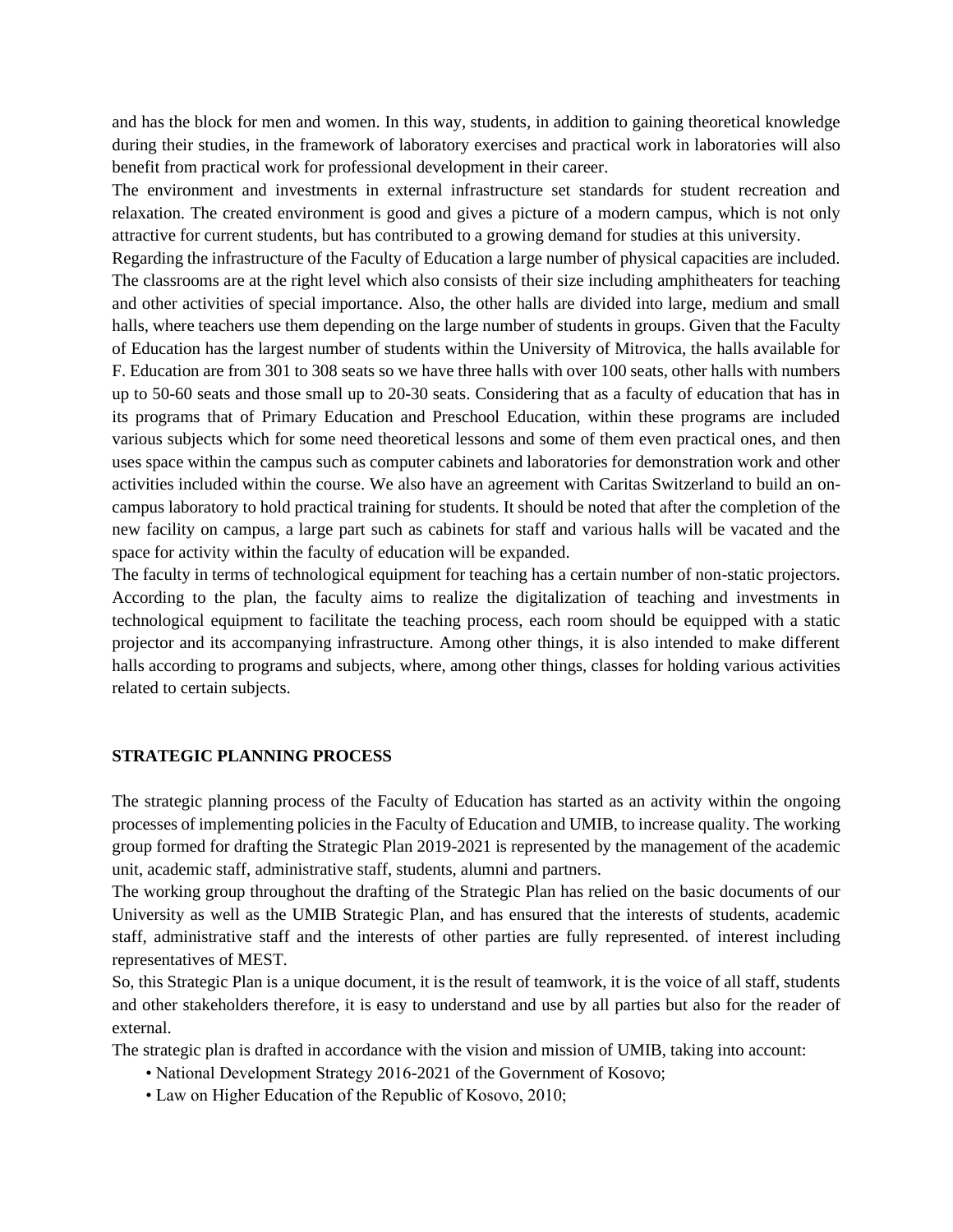- Strategic Education Plan in Kosovo 2017-2021;
- Provisional Statute of UMIB.
- National Qualifications Framework 2011

#### <span id="page-10-0"></span>**Mission**

The Faculty of Education continuously aims to provide high quality in teaching and learning, in full compliance with contemporary local and international standards, linking theory with practice according to contemporary best practices, to prepare students according to market demands. FE supports and encourages the development of academic staff and students, enabling them to participate in scientific symposia, seminars, scientific conferences and professional development students as future teachers and educators focused on community contribution.

#### <span id="page-10-1"></span>**Vision**

It is based on three main points:

- Provides contemporary teaching, learning and research in the field of education;
- To prepare students according to contemporary standards and according to market demands;
- To build bridges of cooperation with other institutions in the country and beyond.

#### <span id="page-10-2"></span>**Values**

The Faculty of Education relied on:

- Academic freedom we ensure freedom of expression, development and information.
- Reliability we build correct and reciprocal relationships in the interest of development.
- Responsibility we take and demand responsibility for actions and successes.
- Integrity we act with personal and institutional integrity, with honesty, justice and determination.
- Transparency in the service of increasing mutual trust and development.
- Service provide services to improve teaching and learning.
- Equality we value and respect the diversity, views and contributions of others.
- Democracy is the pinking of any decision-making in the Faculty of Education.
- Monitoring we monitor each other's performance to drive further advancement rather than to judge.

#### <span id="page-10-3"></span>**INTERESTED PARTIES**

The strategic development (2019-2021) of the Faculty of Education is planned to be implemented in close cooperation and interaction with internal and external stakeholders.

Academic staff - this interest group includes full professors, engaged professors, assistants and research associates. According to the academic vocation, the academic staff has the following composition: Prof. Dr., Prof. Assoc. Dr., Prof. Ass. Dr., Ass. and Lecturer. They are the main bearers of the teaching process, academic counseling, development and scientific research and contribution to the processes important for the country and the community.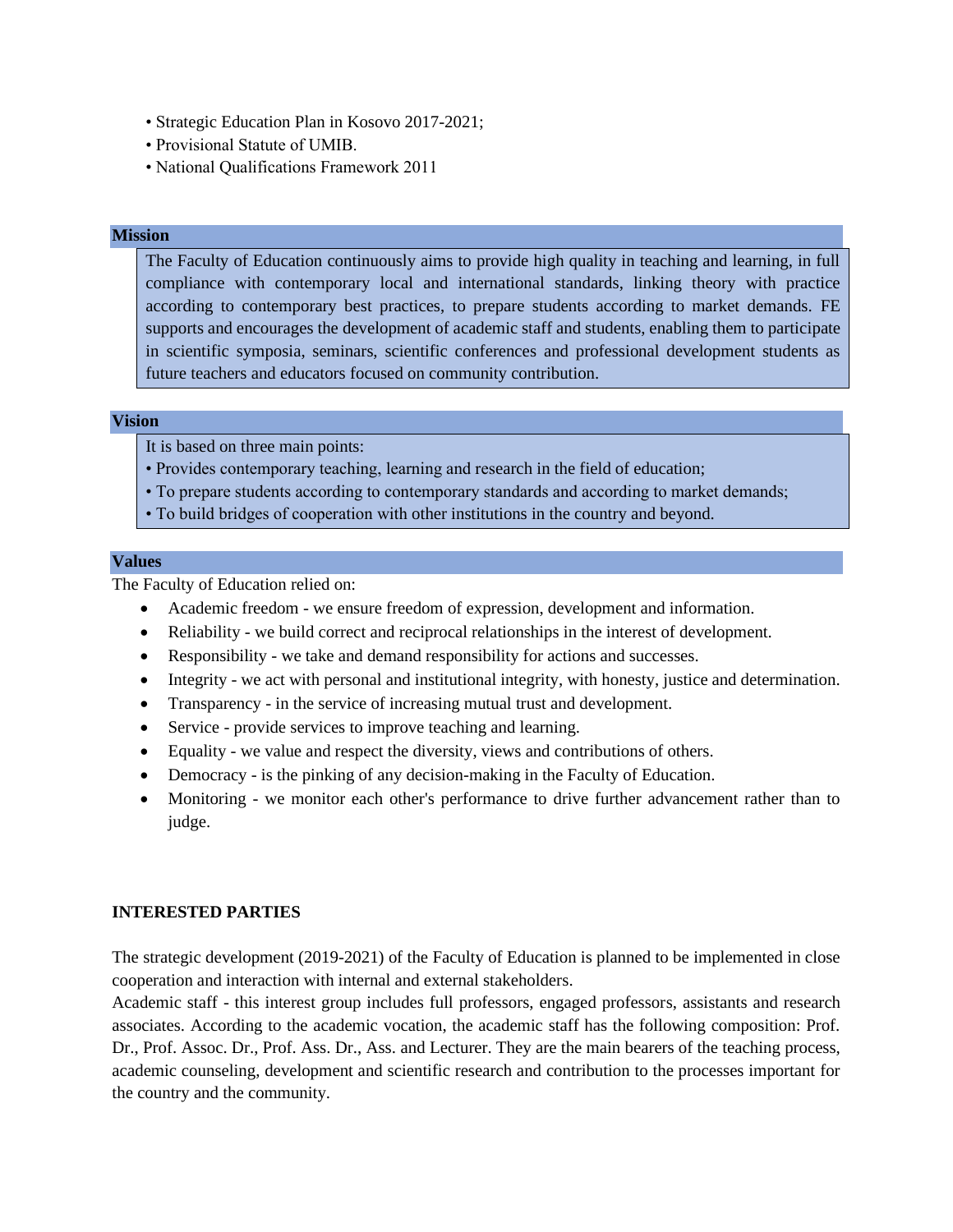Administrative and technical staff - constitute the internal stakeholders who perform the operational and administrative functions of the Faculty. This interest group includes: the secretary of the academic unit, administration officials, librarians and technical staff.

The management of the Faculty of Education - consists of the Dean, the Vice Dean, the Faculty Council and the Study Committee. The governing bodies take care of the management and progress of the teaching process, research -scientific and artistic work, professional development of teachers, scientific conferences, symposia, activities for contribution to the community and beyond, etc.

Students - students are the main stakeholder. Student evaluations and suggestions represent the driving forces towards the overall success of the faculty. This interest group consists of full-time local and international students.

Alumni - are graduate students whom the faculty sees as an inevitable asset and of special importance. The University has established the Alumni Association which serves as a bridge between current students, academic and administrative staff, Alumni and the outside community. The University continues to provide services to this interest group and keeps them informed and interested in the continuous development of the University and opportunities for cooperation.

Community - is a strategic stakeholder which consists of School Institutions, Municipal Directorates of Education, Research Institutes, MEST, Preschool Institutions, NGOs and civil society.

Local and central government authority - this group includes representatives of the Ministry of Education, Science, Technology and Innovation, MEDs, school institutions, etc. This group is very important towards the implementation of the strategic plan.

External academic and scientific community - consists of external strategic partners of the Faculty. This group includes cooperative institutions in Kosovo and beyond, scientific research institutes, educational institutions, which assist the Faculty in building academic, research and scientific capacities.

## <span id="page-11-0"></span>**STRATEGIC OBJECTIVES**

The strategic objectives of the strategic plan of the Faculty of Education are in full harmony with those of UMIB for the period 2019-2021.

The strategic objectives are:

- ➢ Teaching and professional development
- $\triangleright$  Scientific research:
- $\triangleright$  Cooperation with institutions and international;
- ➢ Construction of quality assurance system
- ➢ Learning resources and student support
- ➢ Digitalization, data management and public information
- ➢ Financial planning and management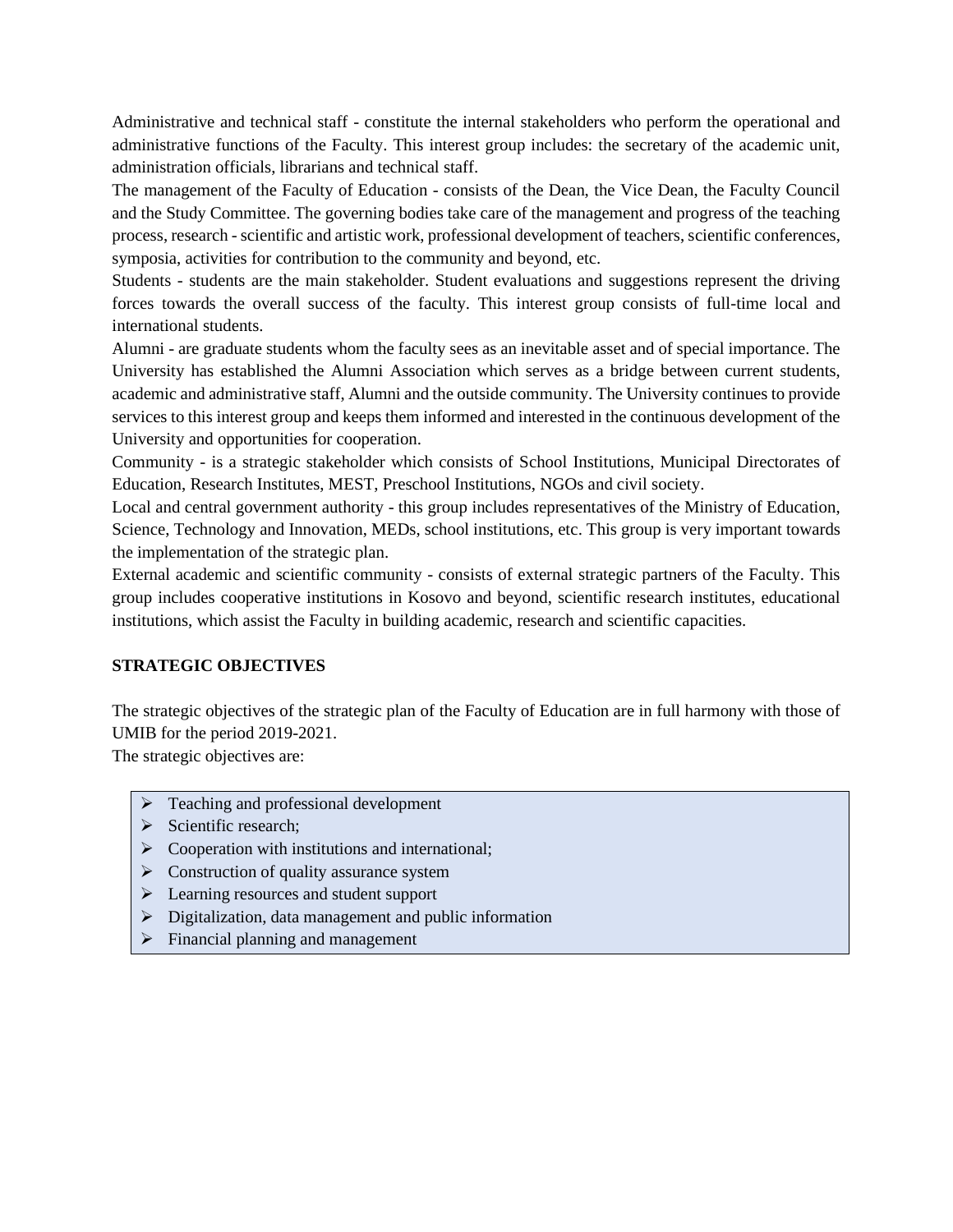## **SWOT ANALYSIS**

<span id="page-12-0"></span>

|                       | <b>STRENGTHS</b>                                               |   | <b>WEAKNESSES</b>                      |
|-----------------------|----------------------------------------------------------------|---|----------------------------------------|
| ➤                     | Management readiness to support initiatives to increase the    |   |                                        |
|                       | quality of teaching and learning;                              | ➤ | Level of international cooperation     |
| ➤                     | The newest and most modern campus in the country,              |   | and mobility;                          |
|                       | equipped with modern laboratories, located in the city and     | ➤ | Insufficient integration of scientific |
|                       | picturesque views of the lake;                                 |   | research in teaching;                  |
| ➤                     | Low and affordable cost of study for students;                 | ➤ | Currently limited services in sports   |
| ➤                     | Financial support for the academic research from the           |   | activities for students.               |
|                       | University;                                                    | ➤ | Lack of contemporary literature in     |
| ➤                     | Readiness of the academic staff for continuous professional    |   | the Albanian language;                 |
|                       | development;                                                   | ➤ | Difficulty of students' access to      |
| ➤                     | Involvement of students in all decision-making structures in   |   | prestigious scientific journals -      |
|                       | the faculty;                                                   |   | platforms;                             |
| ➤                     | Applying students' knowledge directly to practice in potential |   |                                        |
|                       | jobs;                                                          |   |                                        |
| ➤                     | Extensive consultation with the business community, Alumni     |   |                                        |
|                       | students and their employers;                                  |   |                                        |
| ≻                     | Staff readiness for cooperation with students.                 |   |                                        |
| ➤                     | Engagement of academic staff and students in international     |   |                                        |
|                       | projects (ERASMUS + etc);                                      |   |                                        |
| ➤                     | Organizing<br>international<br>scientific<br>conferences<br>in |   |                                        |
|                       | cooperation with ACDS, SSI and partner institutions            |   |                                        |
|                       | <b>OPPORTUNITIES</b>                                           |   | <b>CHALLENGES</b>                      |
| ➤                     | Absorption of MEST funds for scientific research and           | ➤ | Demographic change and youth           |
|                       | mobility;                                                      |   | emigration;                            |
| ➤                     | Staff training with teaching methodologies in higher           | ➤ | Transfer of academic staff in other    |
|                       | education;                                                     |   | universities;                          |
| $\blacktriangleright$ | Ongoing commitment of the donor community (exchange            |   |                                        |
|                       | opportunities);                                                |   |                                        |
| $\blacktriangleright$ | Expanding cooperation with other institutions for the          |   |                                        |
|                       | coordination of educational activities, innovative, creative   |   |                                        |
|                       | and exchange of experiences;                                   |   |                                        |
| $\blacktriangleright$ | Receiving grants from national and international institutions  |   |                                        |
|                       | for development projects;                                      |   |                                        |
| ➤                     | Establishment of an institute / center for research;           |   |                                        |
| ➤                     | Establishment of a center for professional development;        |   |                                        |
| ➤                     | Engagement (mobility and research) of staff in international   |   |                                        |
|                       | programs;                                                      |   |                                        |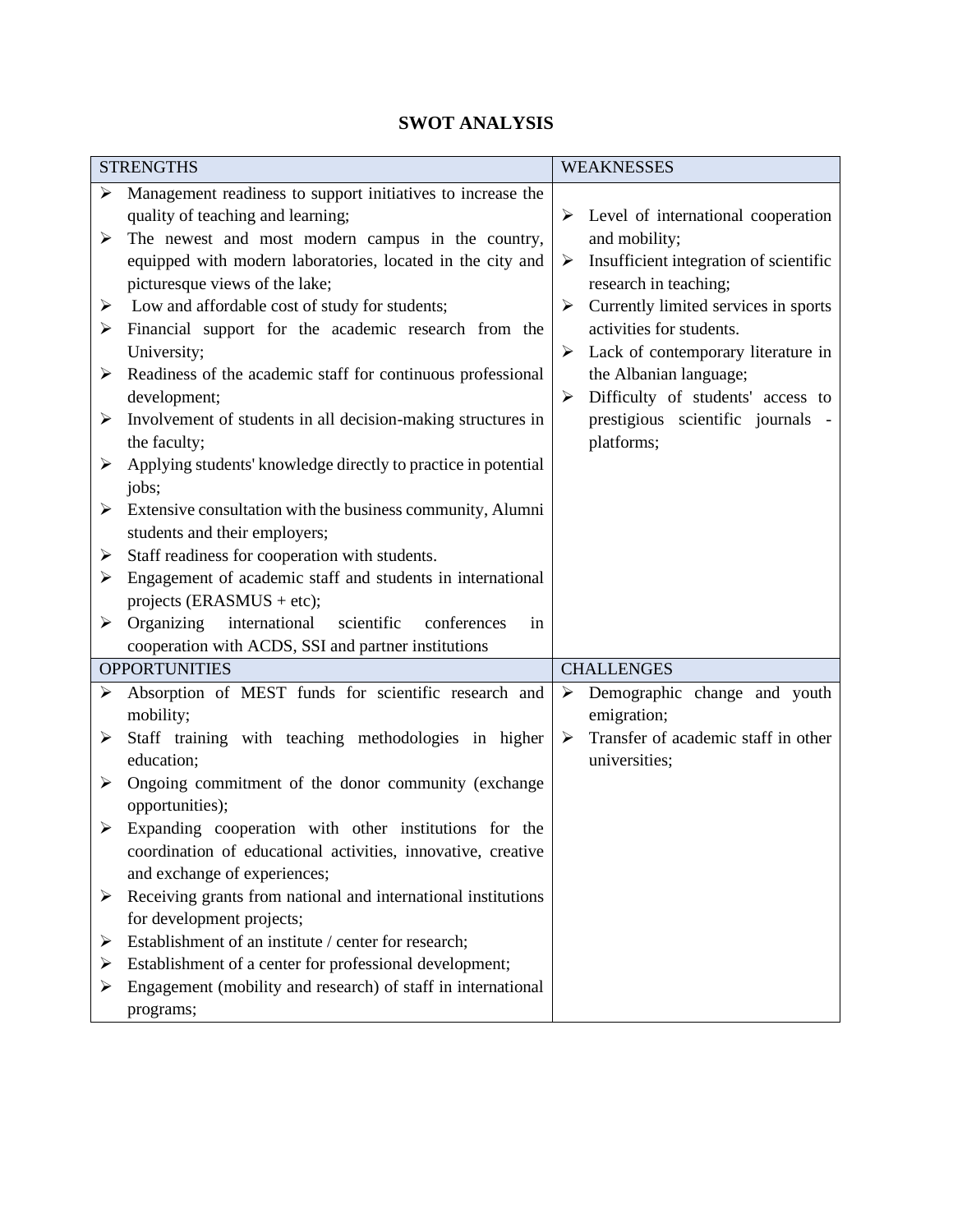## **ACTION PLAN**

<span id="page-13-0"></span>

| <b>Strategic objective 1. Professional teaching and development</b>            |                                                          |                                |                                         |                   |                                                                |  |  |
|--------------------------------------------------------------------------------|----------------------------------------------------------|--------------------------------|-----------------------------------------|-------------------|----------------------------------------------------------------|--|--|
| Specific Objective 1.1. Improving teaching methods                             |                                                          |                                |                                         |                   |                                                                |  |  |
| <b>Activities</b>                                                              | <b>Responsible</b><br>and<br>supportive<br>units         | <b>Financial</b><br>Cost (EUR) | The key performance<br>indicator        | <b>Time limit</b> | <b>Expected performance result</b>                             |  |  |
| 1.1.1 Organization of<br>training on new teaching<br>methodologies             | <b>VRTSAQD</b><br>Budget and<br>finance office           | 360€                           | <b>Organized trainings</b>              | 2020              | 12 certificates                                                |  |  |
| 1.1.2 Advanced training<br>on teaching methodologies                           | <b>VRTSAQD</b><br>Budget and<br>finance office           | 360€                           | <b>Organized trainings</b>              | 2020              | 12 certificates                                                |  |  |
| 1.1.3 Training for syllabus<br>review                                          | <b>VRTSAQD</b><br>Budget and<br>finance office           | $100 \text{ } \in$             | <b>Organized trainings</b>              | 2020              | 80% of staff trained                                           |  |  |
| 1.1.4 Adaptation of<br>syllabuses to<br>developments in the<br>specific domain | Academic<br>staff.<br>Deanships<br><b>VRTSAQD</b>        | Administrativ<br>e costs       | <b>Number of reviewed</b><br>syllabuses | 2020              | 50% of syllabuses updated                                      |  |  |
| <b>Specific Objectives 1.2 Continuous staff training</b>                       |                                                          |                                |                                         |                   |                                                                |  |  |
| <b>Activities</b>                                                              | <b>Responsible</b><br>and<br>supportive<br>units         | <b>Financial</b><br>Cost (EUR) | The key performance<br>indicator        | <b>Time limit</b> | <b>Expected performance result</b>                             |  |  |
| 1.2.1 Attending a<br>conference in a special<br>field                          | VRTSAQD,<br><b>VRICR</b><br>Budget and<br>finance office | 1000€                          | <b>Number of participations</b>         | 2020-2021         | At least 50% of staff attended a<br>conference during the year |  |  |
| 1.2.2 Publication of at<br>least one article per year                          | VRTSAQD,<br><b>VRICR</b>                                 | 1000€                          | <b>Number of publications</b>           | 2020-2021         | At least 70% of staff have<br>published an article during the  |  |  |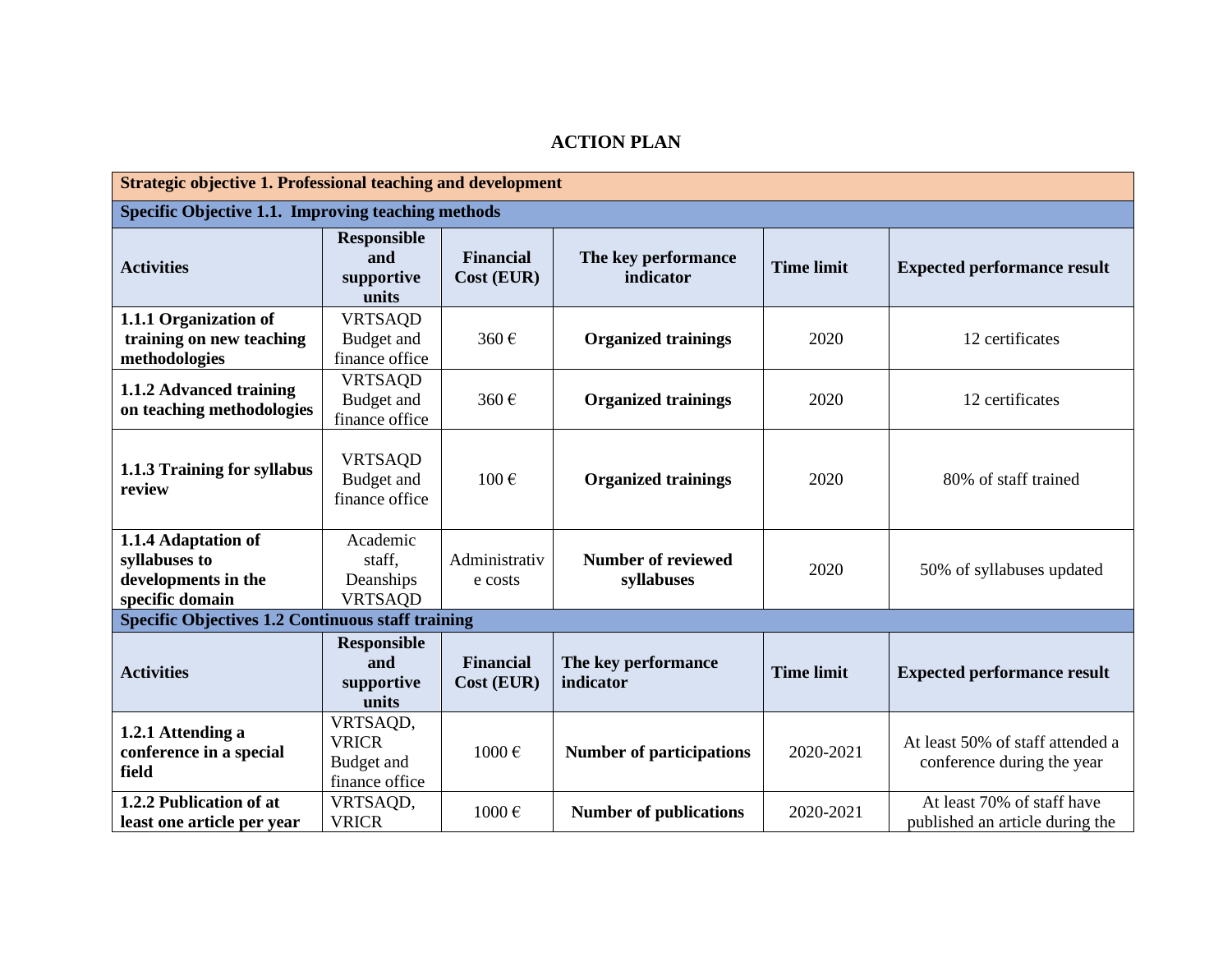|                                                                                                                                      | Budget and<br>finance office                                      |                                                    |                                                                                                               |                   | year                                      |
|--------------------------------------------------------------------------------------------------------------------------------------|-------------------------------------------------------------------|----------------------------------------------------|---------------------------------------------------------------------------------------------------------------|-------------------|-------------------------------------------|
| 1.2.3 Application of staff<br>for participation in<br>mobilities                                                                     | Governing<br>council<br><b>VRTSAQD</b><br><b>VRICR</b>            | Fonde të<br>projekteve<br>(Erasmus<br>$+,$ etj $)$ | Numri i aplikimeve të<br>stafit                                                                               | 2020-2021         | Rreth 5 anetar te stafit kane<br>aplikuar |
| 1.2.4 Support for<br>switching from MA to<br><b>PhD</b>                                                                              | VRTSAQD,<br><b>Budget</b> and<br><b>Finance Office</b>            | 3,000.00 €                                         | Numri i stafit të<br>mbështetur                                                                               | 2020-2021         | 2 anëtarë të stafit janë<br>mbështetur    |
|                                                                                                                                      |                                                                   |                                                    | Specific Objective 1.3. Harmonization of the assessment method with the expected learning outcomes            |                   |                                           |
| <b>Activities</b>                                                                                                                    | <b>Responsible</b><br>and<br>supportive<br>units                  | <b>Financial</b><br>Cost (EUR)                     | The key performance<br>indicator                                                                              | <b>Time limit</b> | <b>Expected performance result</b>        |
| 1.3.1 Drafting the report<br>on the adaptation of the<br>course learning outcomes<br>to the program learning<br>outcomes             | Study<br>Commission                                               | Administrativ<br>e costs                           | <b>Percentage of adaptation</b><br>of course learning<br>outcomes to program<br>outcomes                      | 2020              | Published report                          |
| 1.3.2 Organizing a<br>workshop for academic<br>staff to adapt the course<br>learning outcomes to the<br>program learning<br>outcomes | Study<br>Commission                                               | Administrativ<br>e costs                           | <b>Workshop development</b>                                                                                   | 2020              | Organized workshop                        |
| 1.3.3 Programs in the re-<br>accreditation process<br>reviewed according to the<br>guidelines of the Study<br><b>Commission</b>      | Faculty study<br>commissions<br>University<br>study<br>commission | Administrativ<br>e costs                           | <b>Number of reviewed</b><br>programs                                                                         | 2020              | Reviewed programs                         |
|                                                                                                                                      |                                                                   |                                                    | Specific Objective 1.4. Harmonization of student learning outcomes with the national qualifications framework |                   |                                           |
| <b>Activities</b>                                                                                                                    | <b>Responsible</b><br>and<br>supportive<br>units                  | <b>Financial</b><br>Cost (EUR)                     | The key performance<br>indicator                                                                              | <b>Time limit</b> | <b>Expected performance result</b>        |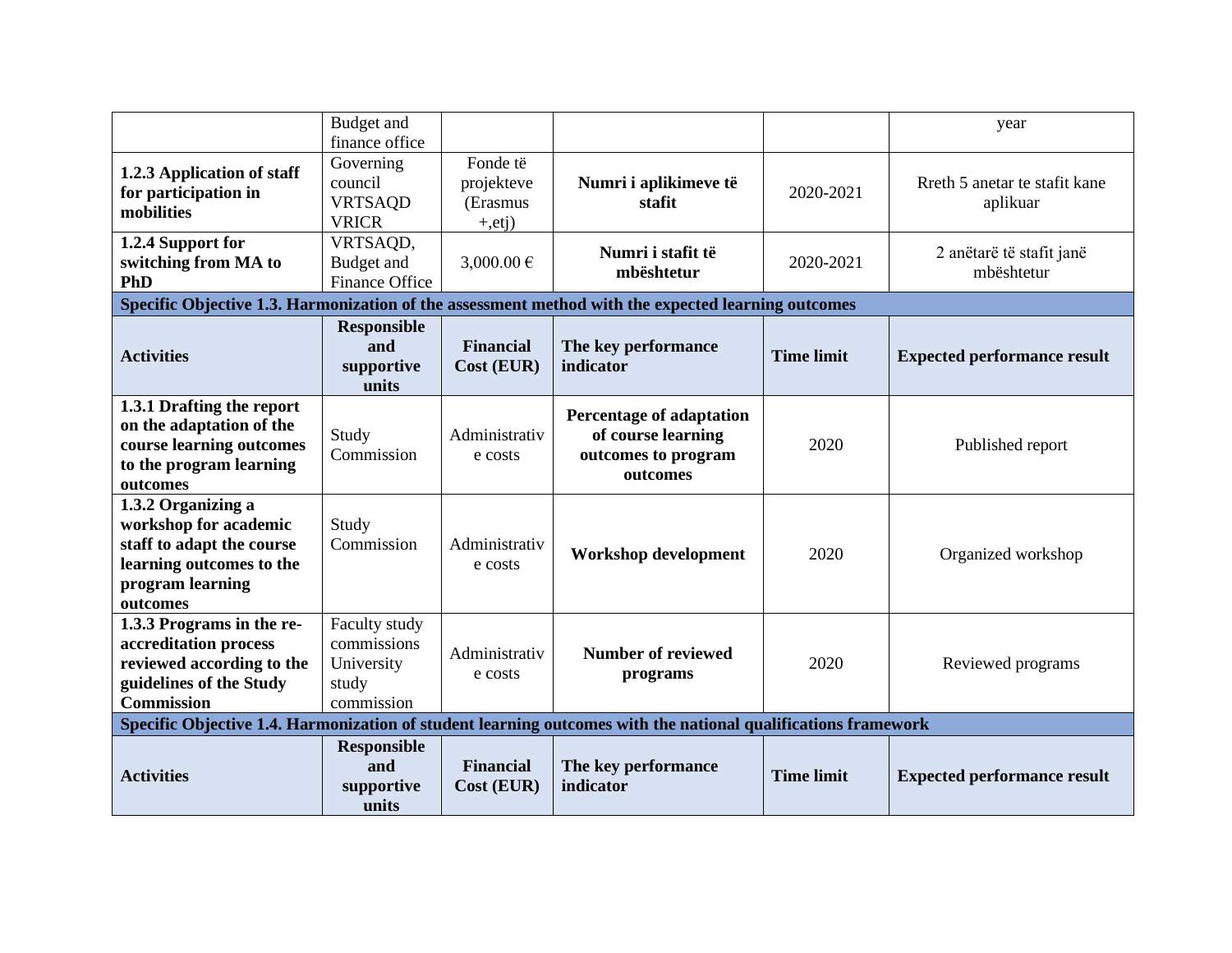| 1.4.1 Organizing an<br>information workshop                                                                                               | <b>VRTSAQD</b>                                    | € 150.00                       | Workshop development                                                                          | 2020              | 80% of staff participated in the<br>workshop                            |  |  |  |  |
|-------------------------------------------------------------------------------------------------------------------------------------------|---------------------------------------------------|--------------------------------|-----------------------------------------------------------------------------------------------|-------------------|-------------------------------------------------------------------------|--|--|--|--|
| 1.4.2 Review of syllabus<br>learning outcomes                                                                                             | Academic<br>staff,<br>Deanships<br><b>VRTSAQD</b> | Administrativ<br>e costs       | <b>Number of reviewed</b><br>syllabuses                                                       | 2020-2021         | 50% of syllabuses are reviewed                                          |  |  |  |  |
| Specific Objectives 1.5 Orientation and information for all phases of the student life cycle                                              |                                                   |                                |                                                                                               |                   |                                                                         |  |  |  |  |
| 1.5.1 Information<br>campaign for graduates                                                                                               | SSO,<br>Student<br>Parliament                     | € 50.00                        | <b>Number of campaign</b><br>activities                                                       | 2020              | 5 activities performed                                                  |  |  |  |  |
|                                                                                                                                           | <b>Strategic objective 2. Scientific Research</b> |                                |                                                                                               |                   |                                                                         |  |  |  |  |
|                                                                                                                                           |                                                   |                                | Specific Objectives 2.1. Establishment of the fund from financial income for research support |                   |                                                                         |  |  |  |  |
| <b>Activities</b>                                                                                                                         | <b>Responsible</b><br>and<br>supportive<br>units  | <b>Financial</b><br>Cost (EUR) | The key performance<br>indicator                                                              | <b>Time limit</b> | <b>Expected performance result</b>                                      |  |  |  |  |
| 2.1.1 Encourage and<br>support academic staff to<br>attend conferences,<br>scientific symposia.                                           | Academic<br>staff,<br>Deanships<br>Rectorate      | Administrative<br>costs        | Participation,<br>certification, publication                                                  | $2020 - 2021$     | Participation, certification,<br>publication                            |  |  |  |  |
| 2.1.2 Application for<br>support from various<br><b>MEST</b> schemes and<br>partnership in joint<br>international projects                | Academic<br>staff,<br>Deanships                   | Administrative<br>costs        | Aplications                                                                                   | $2020 - 2021$     | At list 5 applications                                                  |  |  |  |  |
| <b>Specific Objectives 2.2. Organizing FE conference</b>                                                                                  |                                                   |                                |                                                                                               |                   |                                                                         |  |  |  |  |
| 2.1.3. Organizing the<br>annual edition of the<br>multidisciplinary and<br>international conference<br>focused on Educational<br>sciences | Organizational<br>council                         | $1,000.00 \in$                 | Increasing the number of<br>participants and scientific<br>works                              | 2020              | 20% more participants from<br>home and abroad than previous<br>editions |  |  |  |  |
| Strategic objective 3. Institutional and international cooperation                                                                        |                                                   |                                |                                                                                               |                   |                                                                         |  |  |  |  |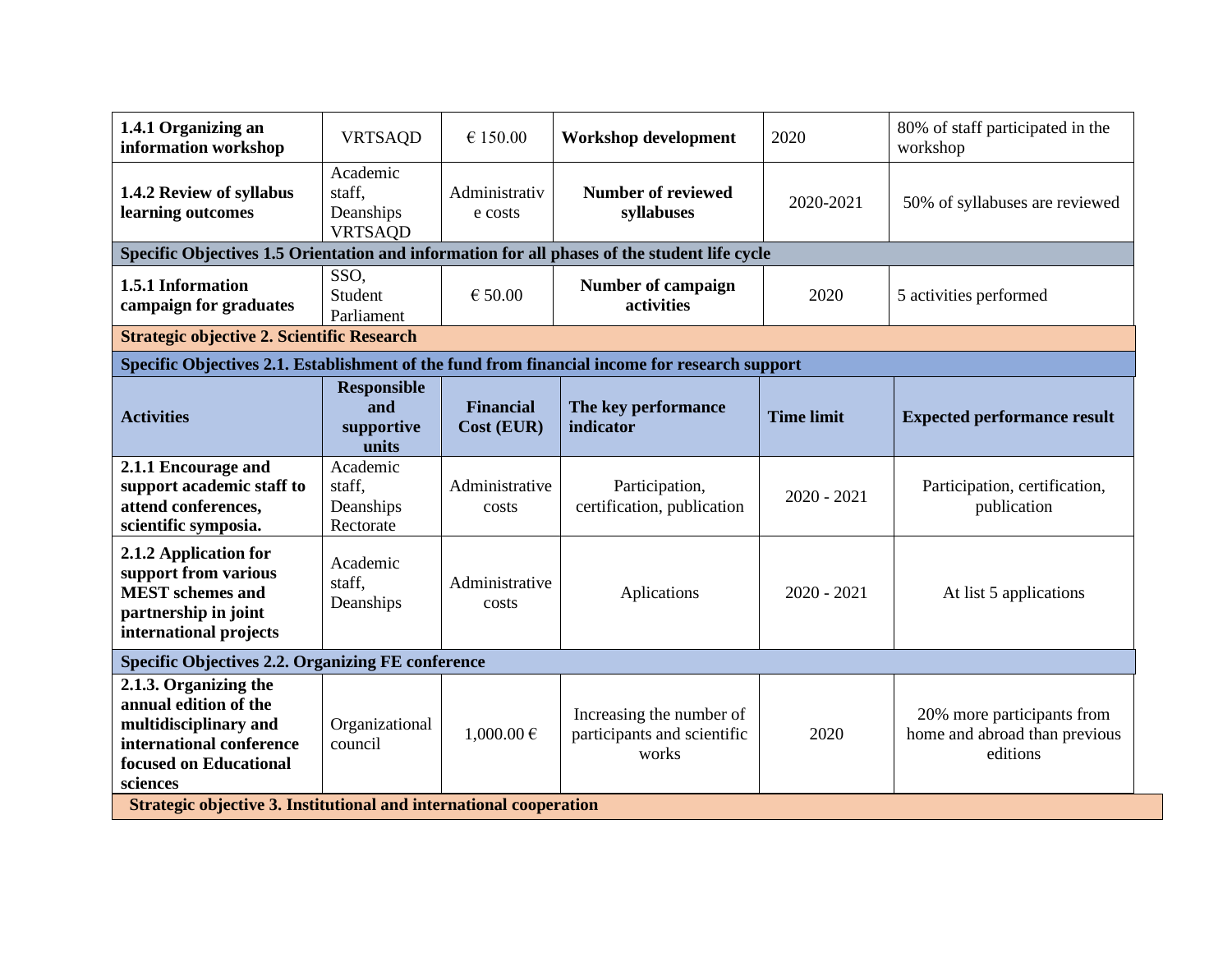| Specific Objective: 3.1. Raising the level of partnership and international agreements                                                                                                                     |                                                  |                                |                                                                                                     |                   |                                                                                                                                   |  |  |
|------------------------------------------------------------------------------------------------------------------------------------------------------------------------------------------------------------|--------------------------------------------------|--------------------------------|-----------------------------------------------------------------------------------------------------|-------------------|-----------------------------------------------------------------------------------------------------------------------------------|--|--|
| <b>Activities</b>                                                                                                                                                                                          | <b>Responsible</b><br>and<br>supportive<br>units | <b>Financial</b><br>Cost (EUR) | The key performance<br>indicator                                                                    | <b>Time limit</b> | <b>Expected performance result</b>                                                                                                |  |  |
| 3.1.1. Increasing activities<br>for concluding<br>agreements with<br>international higher<br>education institutions                                                                                        | VRICR,<br><b>OIC</b>                             | $1,000.00 \in$                 | <b>Number of agreements</b><br>with international HE<br>institutions                                | 2020-2021         | Academic staff supported to<br>participate in conferences                                                                         |  |  |
| 3.1.2. Membership in<br>various international<br>associations                                                                                                                                              | VRICR, OIC                                       | 500.00€                        | <b>Number of</b><br>memberships in<br>international<br>associations                                 | 2020-2021         | 1 membership<br>new/year<br>2 agreements with international<br>HE institutions                                                    |  |  |
| 3.1.3. Staff support for<br>participation in scientific<br>conferences                                                                                                                                     | Faculty<br>VRICR, OIC                            | 3,500.00 €                     | <b>Number of full-time</b><br>academic staff<br>supported to<br>participate in<br>conferences/year. | 2020-2021         | Increase in the number of<br>academic staff serving in editorial<br>boards of international scientific<br>journals / conferences. |  |  |
| Specific Objective: 3.2. Increasing applications for joint projects for international funds                                                                                                                |                                                  |                                |                                                                                                     |                   |                                                                                                                                   |  |  |
| <b>Activities</b>                                                                                                                                                                                          | <b>Responsible</b><br>and<br>supportive<br>units | <b>Financial</b><br>Cost (EUR) | The key performance<br>indicator                                                                    | <b>Time limit</b> | <b>Expected performance result</b>                                                                                                |  |  |
| 3.2.1. Participation and<br>organization of training of<br>academic / administrative<br>staff in building<br>professional capacity for<br>application in projects<br>and receipt of<br>international funds | Faculty<br>VRICR, OIC                            | Administrativ<br>e costs       | <b>Number of capacity</b><br>building workshops<br>held for project<br>applications                 | 2020-2021         | One workshop per year for<br>representatives of academic and<br>administrative staff from all AU                                  |  |  |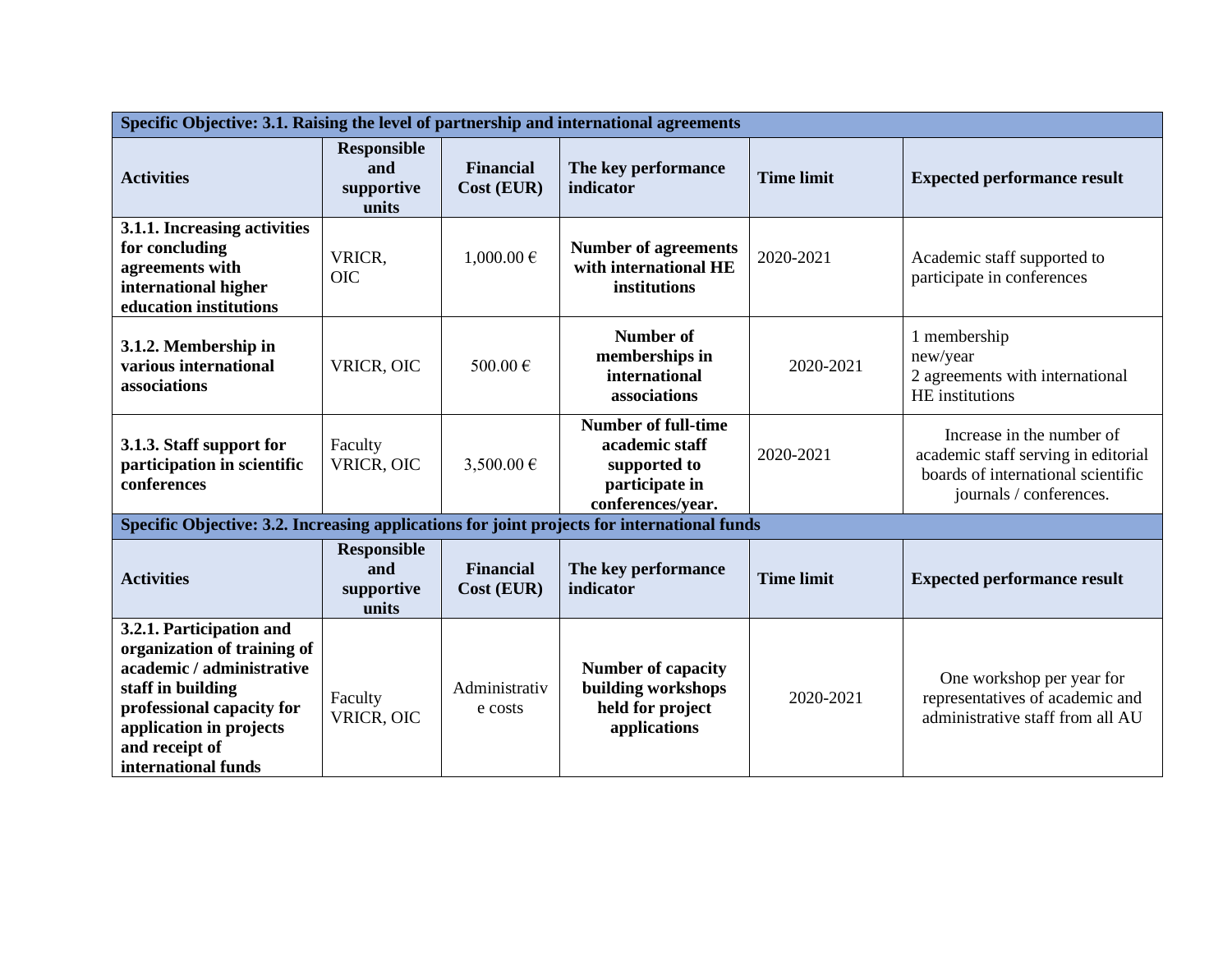| 3.2.2. Application in<br>mobility projects<br>Specific Objective: 3.3. Increasing the mobility of staff and students (Internship, continuing studies, etc.)                                         | VRICR, OIC,<br>AU,<br>Academic and<br>administrative<br>staff and<br>students | Administrativ<br>e costs       | <b>Number of applications</b><br>in mobility projects                            | 2020/2021         | 5 projects from each AU                                                            |
|-----------------------------------------------------------------------------------------------------------------------------------------------------------------------------------------------------|-------------------------------------------------------------------------------|--------------------------------|----------------------------------------------------------------------------------|-------------------|------------------------------------------------------------------------------------|
|                                                                                                                                                                                                     | <b>Responsible</b>                                                            |                                |                                                                                  |                   |                                                                                    |
| <b>Activities</b>                                                                                                                                                                                   | and<br>supportive<br>units                                                    | <b>Financial</b><br>Cost (EUR) | The key performance<br>indicator                                                 | <b>Time limit</b> | <b>Expected performance result</b>                                                 |
| 3.3.1. Subject designation<br>and organization of<br>teaching for subjects<br>worth 60 credits that will<br>be taught in English (30<br>credits in Social Sciences).                                | VRICR, OIC,<br>AU                                                             | Administrativ<br>e costs       | <b>Number of subjects</b><br>from social and<br>technical sciences               | 2020              | At least 3 subjects from the<br>academic unit                                      |
| 3.3.2. Participation and<br>organization of<br>workshops for<br>academic/administrative<br>staff and students on<br>professional capacity<br>building for application<br>for international mobility | VRICR, OIC,<br>AU,<br>Academic and<br>administrative<br>staff and<br>students | Administrativ<br>e costs       | <b>Number of capacity</b><br>building workshops<br>held mobility<br>applications | 2020/2021         | One workshop per year for 3<br>representatives of academic staff<br>and 6 students |
| 3.3.3. Organizing<br>orientation week about<br>scholarship applications<br>such as exchange students<br>and full studies                                                                            | VRICR, OIC,<br>AU, Student<br>Parliament                                      | Administrativ<br>e costs       | <b>Successful organization</b><br>of the orientation week                        | 2020-2021         | 60% of students participated in the<br>orientation week                            |
| Specific Objective: 3.4. Institutional cooperation Alumni / industry / local and central institutions                                                                                               |                                                                               |                                |                                                                                  |                   |                                                                                    |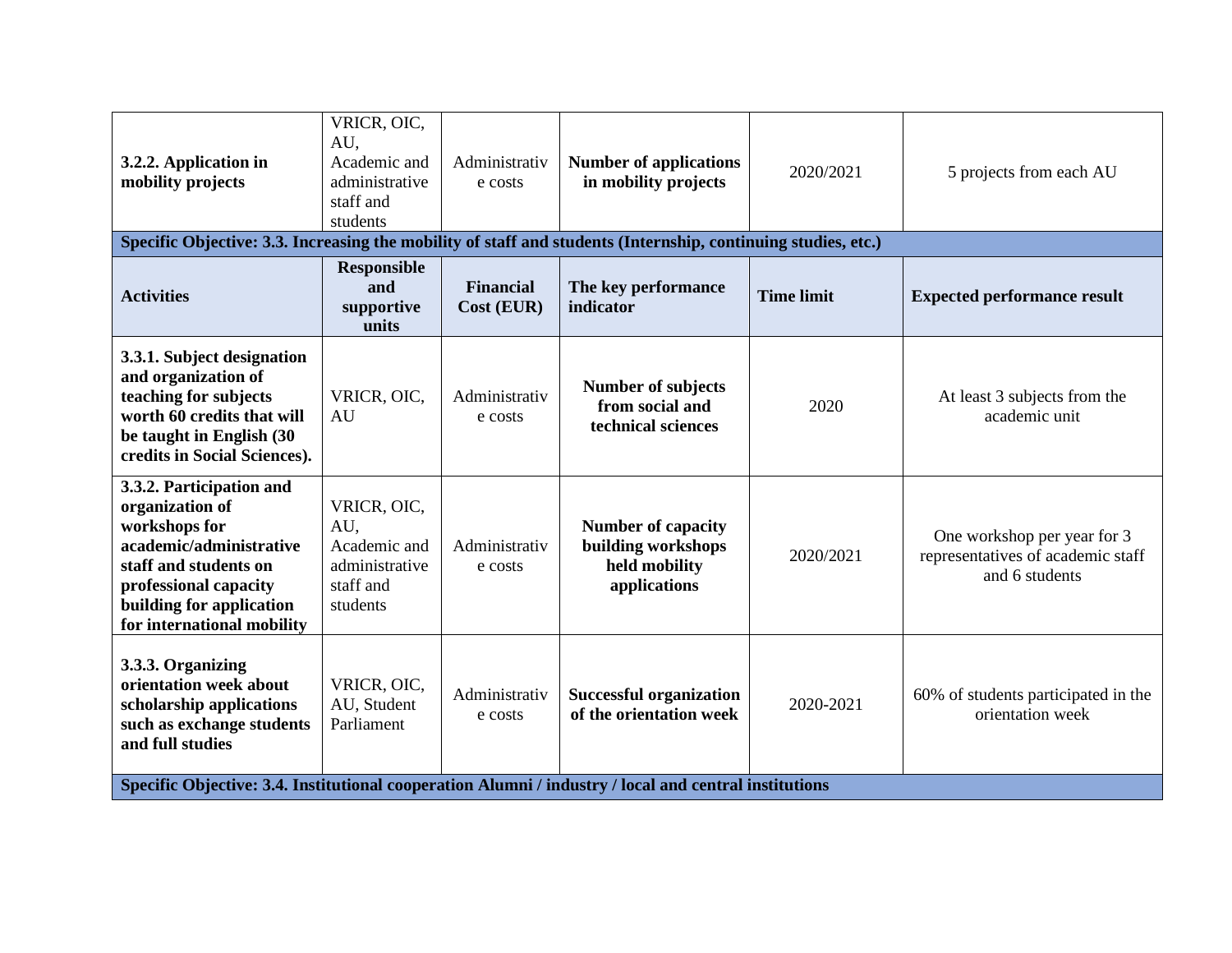| <b>Activities</b>                                                                                                                                                                  | <b>Responsible</b><br>and<br>supportive<br>units              | <b>Financial</b><br>Cost (EUR)         | The key performance<br>indicator                                                                                                                        | <b>Time limit</b>                               | <b>Expected performance result</b>                              |
|------------------------------------------------------------------------------------------------------------------------------------------------------------------------------------|---------------------------------------------------------------|----------------------------------------|---------------------------------------------------------------------------------------------------------------------------------------------------------|-------------------------------------------------|-----------------------------------------------------------------|
| 3.4.1. Organizing joint<br>events in academic units<br>and UMIB in order to<br>intensify cooperation<br>between Alumni,<br><b>Industrial Board and</b><br>industry representatives | SSO, Alumni,<br>OIC, AU,<br>Industrial<br>Board,<br>IT office | € 200.00                               | <b>Events and activities</b><br>with Alumni,<br><b>Industrial Board and</b><br>industry<br>representatives at<br><b>University / Faculty</b><br>events. | $2020 - 2021$                                   | At least one activity per year with<br>other local institutions |
| Strategic objective 4. Setting up a quality assurance system<br>Specific Objective 4.1 Development of quality assurance system                                                     |                                                               |                                        |                                                                                                                                                         |                                                 |                                                                 |
|                                                                                                                                                                                    | <b>Responsible</b>                                            |                                        |                                                                                                                                                         |                                                 |                                                                 |
| <b>Activities</b>                                                                                                                                                                  | and<br>supportive<br>units                                    | <b>Financial</b><br>Cost (EUR)         | The key performance<br>indicator                                                                                                                        | <b>Time limit</b>                               | <b>Expected performance result</b>                              |
| 4.1.1 Nomination of<br>quality assurance<br>coordinator                                                                                                                            | Academic<br>Unit                                              | $1.000.00 \in$                         | <b>Functional office</b>                                                                                                                                | 2020-2021                                       | Functional office                                               |
| Specific Objective 4.2 Advancing the internal and external quality measurement process                                                                                             |                                                               |                                        |                                                                                                                                                         |                                                 |                                                                 |
| <b>Activities</b>                                                                                                                                                                  | <b>Responsible</b><br>and<br>supportive<br>units              | <b>Financial</b><br>Cost (EUR)         | The key performance<br>indicator                                                                                                                        | <b>Time limit</b>                               | <b>Expected performance result</b>                              |
| 4.2.1 Reviewing and<br>completing / improving<br><b>SER</b> of programs                                                                                                            | QAO                                                           | Administrative<br>costs for<br>quality | Number of reviewed<br><b>SER</b>                                                                                                                        | October 2019 and<br>ongoing process             | <b>Reviewed SERs</b>                                            |
| 4.2.2. Development and<br>reporting of<br>questionnaires to UMIB<br>administration and<br>academic staff;                                                                          | QAO                                                           | Administrative<br>costs for<br>quality | Number of<br>questionnaires<br>developed                                                                                                                | $2019 - 2021$                                   | Report with findings                                            |
| 4.2.3 Development of<br>questionnaires and<br>reporting of quality                                                                                                                 | QAO                                                           | Administrative<br>costs for<br>quality | Number of<br>questionnaires<br>developed                                                                                                                | First questionnaire:<br>January 2020;<br>Second | Report with findings                                            |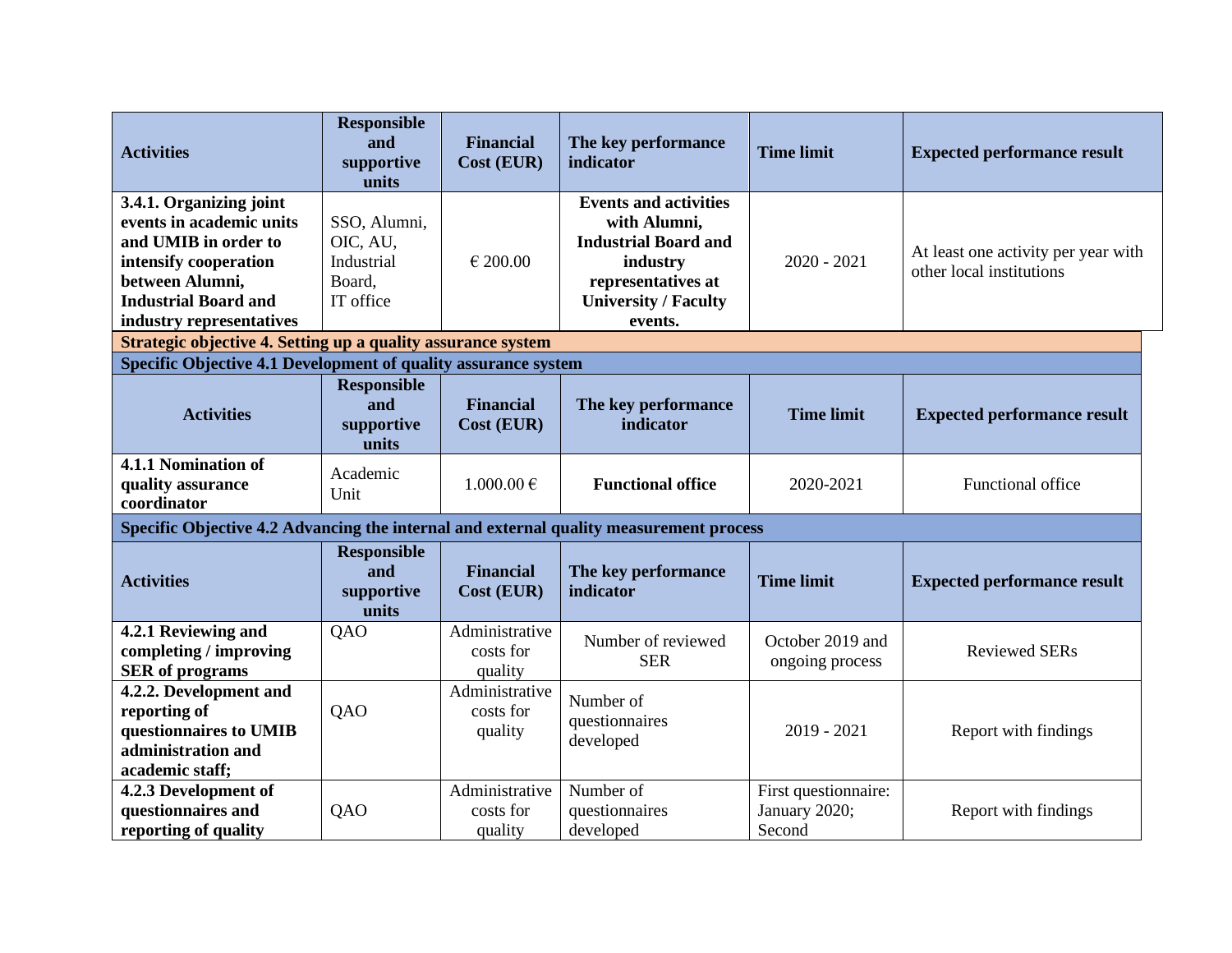| measurement with<br>students: One at the end<br>of each semester.                                                                                      |                   |                                        |                                          | questionnaire: June<br>2020.<br>And in each<br>following year.     |                             |
|--------------------------------------------------------------------------------------------------------------------------------------------------------|-------------------|----------------------------------------|------------------------------------------|--------------------------------------------------------------------|-----------------------------|
| 4.2.4. Development<br>(implementation,<br>distribution for<br>completion) of<br>questionnaires for<br>measuring quality with<br><b>UMIB</b> management | <b>QAO</b>        | Administrative<br>costs for<br>quality | Number of<br>questionnaires<br>developed | December 2019-<br>July 2020.<br>And in each<br>following year.     | Report with findings        |
| 4.2.5. Development<br>(implementation,<br>distribution for<br>completion) of<br>questionnaires for<br>measuring quality with<br><b>business</b>        | <b>QAO</b>        | Administrative<br>costs for<br>quality | Number of<br>questionnaires<br>developed | July 2020.<br>And in each<br>following year.                       | Report with findings        |
| 4.2.6. Development<br>(implementation,<br>distribution for<br>completion) of<br>questionnaires for<br>measuring quality with<br>graduates.             | <b>QAO</b>        | Administrative<br>costs for<br>quality | Number of<br>questionnaires<br>developed | December 2019-<br>July 2020.<br>And in the each<br>following year. | Report with findings        |
| 4.2.7. Reviewing curricula<br>and applicable programs                                                                                                  | QAO, AU           | Administrative<br>costs for<br>quality | Number of lesson plans                   | October 2019 and<br>ongoing process                                | Reviewed plans              |
| 4.2.8. Reaccreditation<br>process                                                                                                                      | Academic<br>Unit, | 13.000,00                              | Number of programs<br>reaccredited       | $2020 - 2021$                                                      | Reaccreditation of programs |
| Specific Objective 4.3 Raising the quality culture                                                                                                     |                   |                                        |                                          |                                                                    |                             |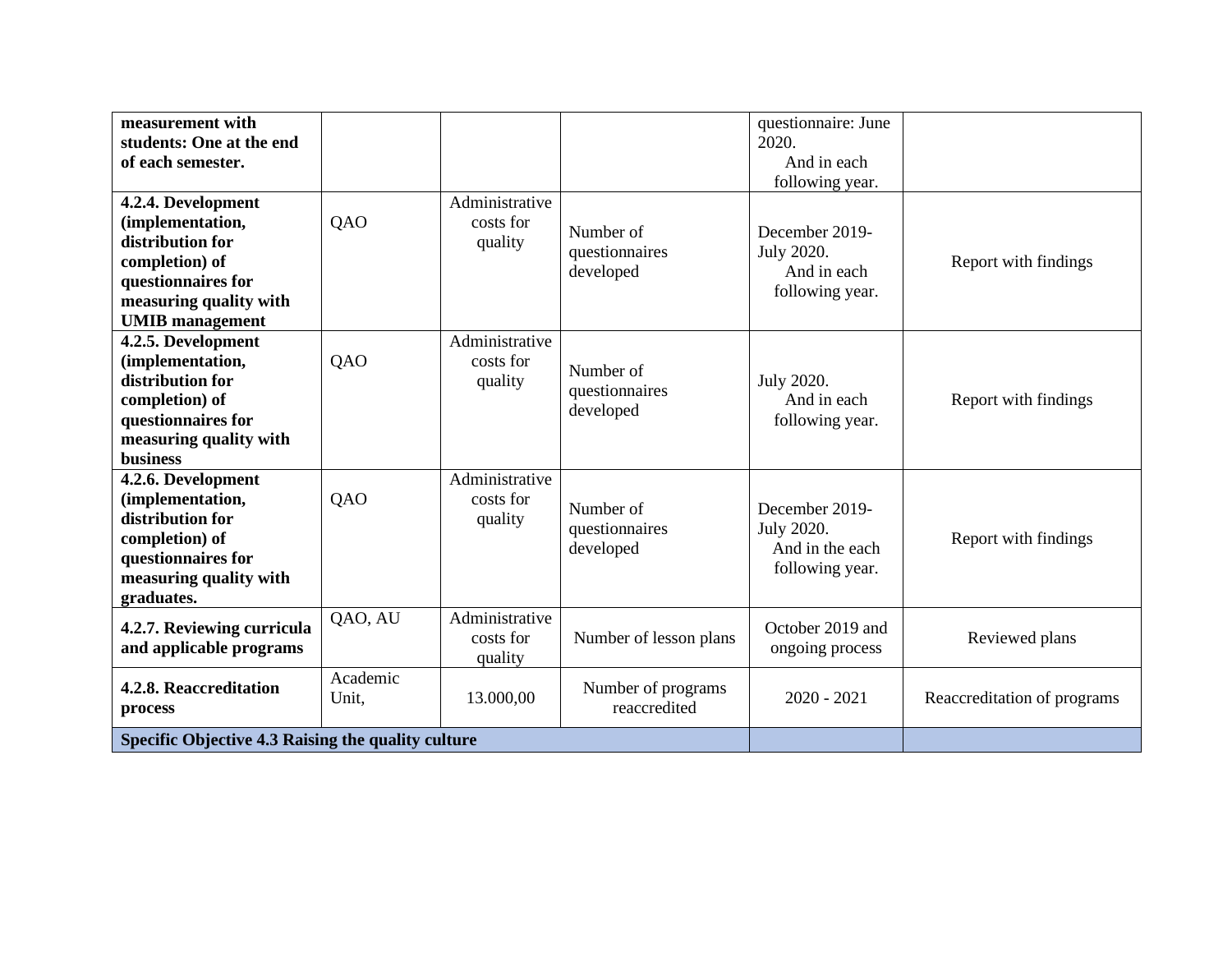| <b>Strategic objective 5. Learning resource and Student support</b>                                                                |                                               |                                |                                                                 |                   |                                    |  |  |
|------------------------------------------------------------------------------------------------------------------------------------|-----------------------------------------------|--------------------------------|-----------------------------------------------------------------|-------------------|------------------------------------|--|--|
| Specific objectives: 5.1 Infrastructure and teaching areas                                                                         |                                               |                                |                                                                 |                   |                                    |  |  |
| <b>Activities</b>                                                                                                                  | <b>Responsible</b><br>and supportive<br>units | <b>Financial</b><br>Cost (EUR) | The key performance<br>indicator                                | <b>Time limit</b> | <b>Expected performance result</b> |  |  |
| 5.1.1. Drafting the<br>questionnaire for the<br>assessment of learning<br>resources and physical<br>infrastructure                 | <b>UMIB</b><br>AU                             | $\epsilon$ 100.00              | Developed questionnaire                                         | 2019-2021         | Drafted questionnaire              |  |  |
| 5.1.2. Membership of<br>graduates in the Alumni<br><b>Association</b>                                                              | Alumni<br>Association<br><b>UMIB</b>          | Administrative<br>costs        | <b>Number of graduates</b><br>joining the Alumni<br>association | 2019-2021         | Numbers of members<br>per year     |  |  |
| 5.1.3. Publication of success<br>stories for UMIB graduates                                                                        | Alumni<br>Association                         | Administrative<br>costs        | Number of success<br>stories                                    | 2019-2021         | 10 published stories               |  |  |
| Specific Objective: 5.2. Human resource plan for academic staff                                                                    |                                               |                                |                                                                 |                   |                                    |  |  |
| 5.2.1. Drafting an annual<br>plan for promotions,<br>professional capacity<br>building and filling<br>vacancies for academic staff | AU,<br>(Management,<br>OAA-PO)                | Administrative<br>costs        | <b>Identifying the needs of</b><br>academic staff               | 2020-2021         | Staff plan drafted                 |  |  |
| Specific objective: 5.3. Student support                                                                                           |                                               |                                |                                                                 |                   |                                    |  |  |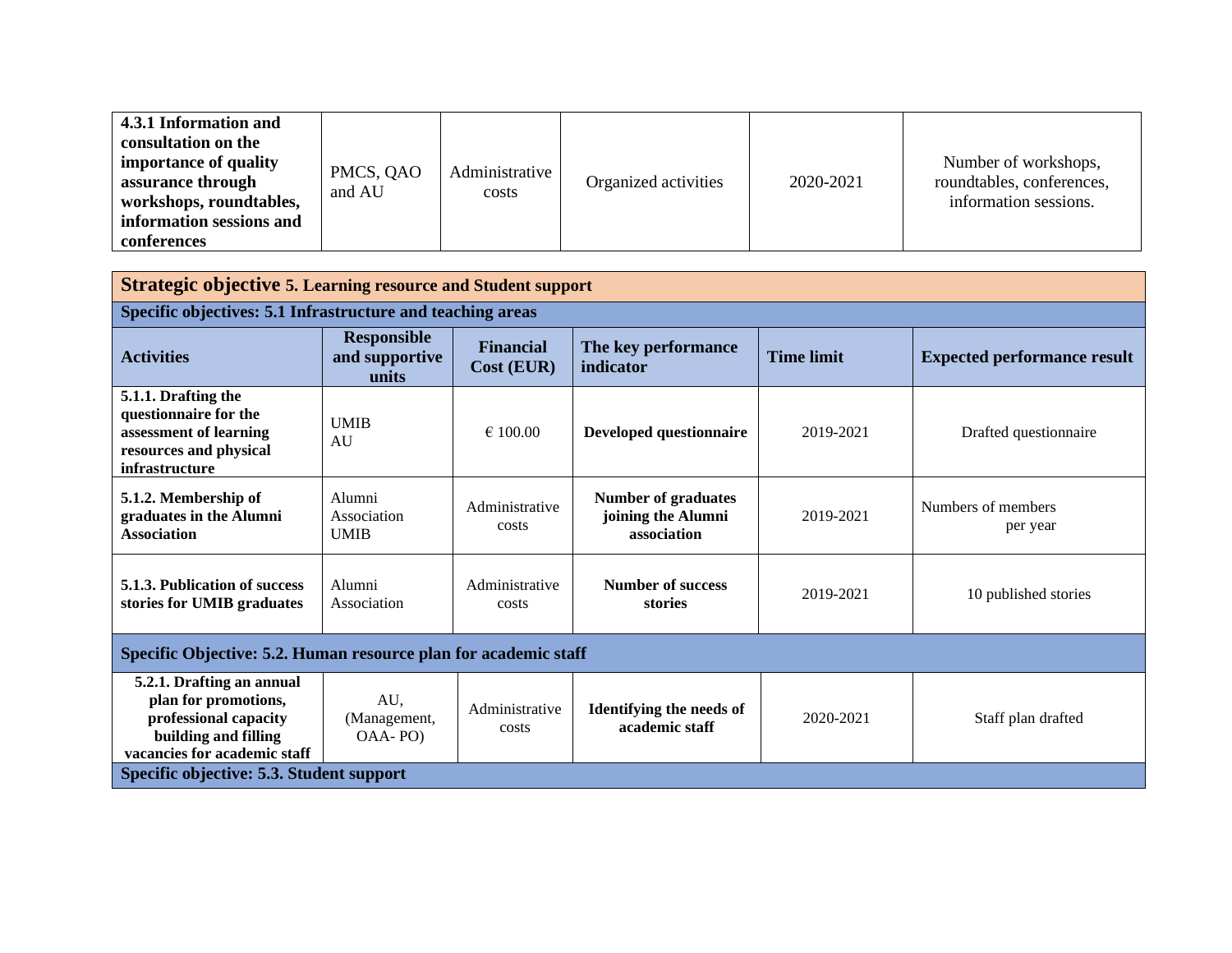| <b>Activities</b>                                                                                           | <b>Responsible</b><br>and<br>supportive<br>units | <b>Financial</b><br><b>Cost (EUR)</b> | The key performance<br>indicator                     | <b>Time limit</b> | <b>Expected performance result</b>        |  |
|-------------------------------------------------------------------------------------------------------------|--------------------------------------------------|---------------------------------------|------------------------------------------------------|-------------------|-------------------------------------------|--|
| 5.3.1. Student support                                                                                      | <b>UMIB</b>                                      | $\epsilon$ 40,000.00                  | Number of students<br>receiving financial<br>support | 2019-2021         | Scholarships offered, rewards<br>received |  |
| Specific objective: 5.4. Increase in cooperation with graduate students and promotion of Alumni association |                                                  |                                       |                                                      |                   |                                           |  |
| 5.4.1. Publication of success<br>stories for UMIB graduates                                                 | Deanships<br>Alumni<br>Association               | Administrative<br>costs               | <b>Number of success</b><br>stories                  | 2019-2021         | 20 published stories                      |  |

**Strategic objective 6. Digitalization, data management and public information Specific objective:6.1. Digitalization of the record process and control of the attendance of the academic/administrative staff and students Activities Responsible and supportive units Financial Cost (EUR) The key performance indicator indicator Time limit Expected performance result 6.1.1. Advancement and digitalization of the record and control of the attendance of the academic / administrative staff.** Management, IT, VRTSAQD, Secretary, Dean and Vice Deans Administrative costs **Integration of the attendance record service for the academic/administrative staff in all facilities of the University Campus.** 2020/2021 More efficient record of staff presence and facilitation of control and reporting. **6.1.2. Advancement and digitalization of the record and control of student attendance.** VRTSAQD, IT, SSO, Dean, Vice Deans and academic staff Administrative costs **Integration of the attendance record service for students in the classrooms and laboratories of the University Campus.** 2020/2021 More efficient record of student attendance **Specific objective: 6.2. Informing and communicating with the public Activities Responsible and Financial Cost (EUR) The key performance indicator Time limit Expected performance result**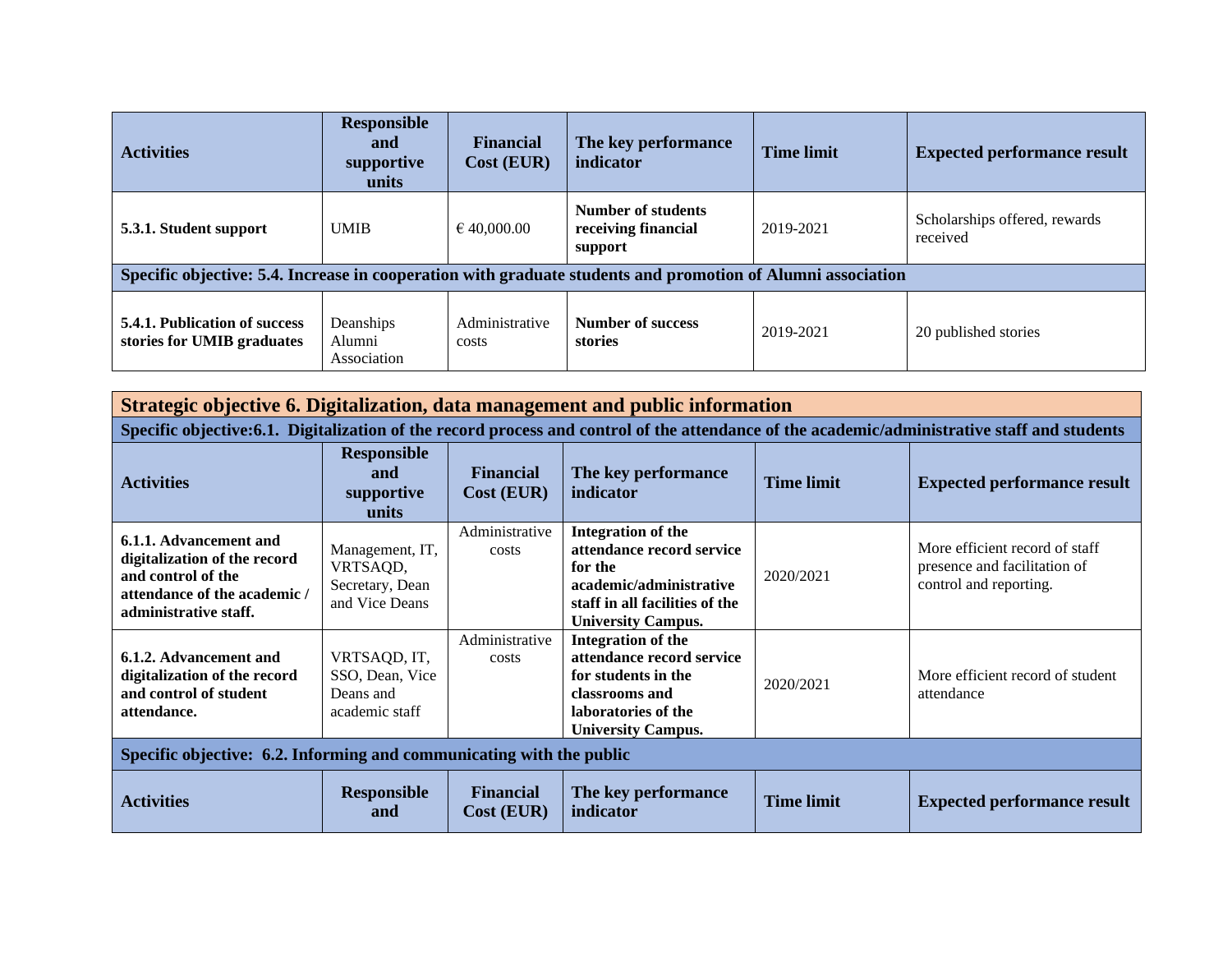|                                                                                                                                                                                                           | supportive<br>units                                                   |                                |                                                                                                                                                                                                                                                                                      |                   |                                                                                  |  |  |
|-----------------------------------------------------------------------------------------------------------------------------------------------------------------------------------------------------------|-----------------------------------------------------------------------|--------------------------------|--------------------------------------------------------------------------------------------------------------------------------------------------------------------------------------------------------------------------------------------------------------------------------------|-------------------|----------------------------------------------------------------------------------|--|--|
| 6.2.1. Updating information<br>on FE events                                                                                                                                                               | PICO, IT                                                              | Administrative<br>costs        | <b>Number of press releases</b><br>prepared for FE and<br><b>UMIB</b> activities, news<br>published in the media,<br>number of informative<br>meetings on important<br>issues, number of<br>interviews, statements<br>given in the media,<br>yearbook, newsletter<br>every 3 months. | 2019-2021         | Increase in transparency,<br>Dissemination of information<br>about FE to public. |  |  |
| Specific objective: 6.3. Public promotion                                                                                                                                                                 |                                                                       |                                |                                                                                                                                                                                                                                                                                      |                   |                                                                                  |  |  |
| <b>Activities</b>                                                                                                                                                                                         | <b>Responsible</b><br>and<br>supportive<br>units                      | <b>Financial</b><br>Cost (EUR) | The key performance<br>indicator                                                                                                                                                                                                                                                     | <b>Time limit</b> | <b>Expected performance result</b>                                               |  |  |
| 6.3.2. Preparation of<br>promotional materials                                                                                                                                                            | PICO, AU                                                              | Administrative<br>costs        | Promotional brochure,<br>promotional video, campus<br>virtual tour                                                                                                                                                                                                                   | 2020-2021         | At list 3 materials that will enhance<br>the image of FE and UMIB                |  |  |
| <b>Strategic objective 7. Financial planning and management</b>                                                                                                                                           |                                                                       |                                |                                                                                                                                                                                                                                                                                      |                   |                                                                                  |  |  |
| Specific objective: 7.1. -Planning of financial resources                                                                                                                                                 |                                                                       |                                |                                                                                                                                                                                                                                                                                      |                   |                                                                                  |  |  |
| <b>Activities</b>                                                                                                                                                                                         | <b>Responsible</b><br>and<br>supportive<br>units                      | <b>Financial</b><br>Cost (EUR) | The key performance<br>indicator                                                                                                                                                                                                                                                     | <b>Time limit</b> | <b>Expected performance result</b>                                               |  |  |
| 7.1.1 Drafting the action<br>plan and financial cost based<br>on the objectives and activity<br>specified according to the<br>thematic areas reflected in<br>the budget and the revised<br><b>SPUMIB.</b> | AU,<br>administrative<br>offices and<br>budget and<br>finance offices | Administrative<br>costs        | Structure, cost and<br>defined dynamics for the<br>performance of activities                                                                                                                                                                                                         | 2020-2021         | Action plan drafted                                                              |  |  |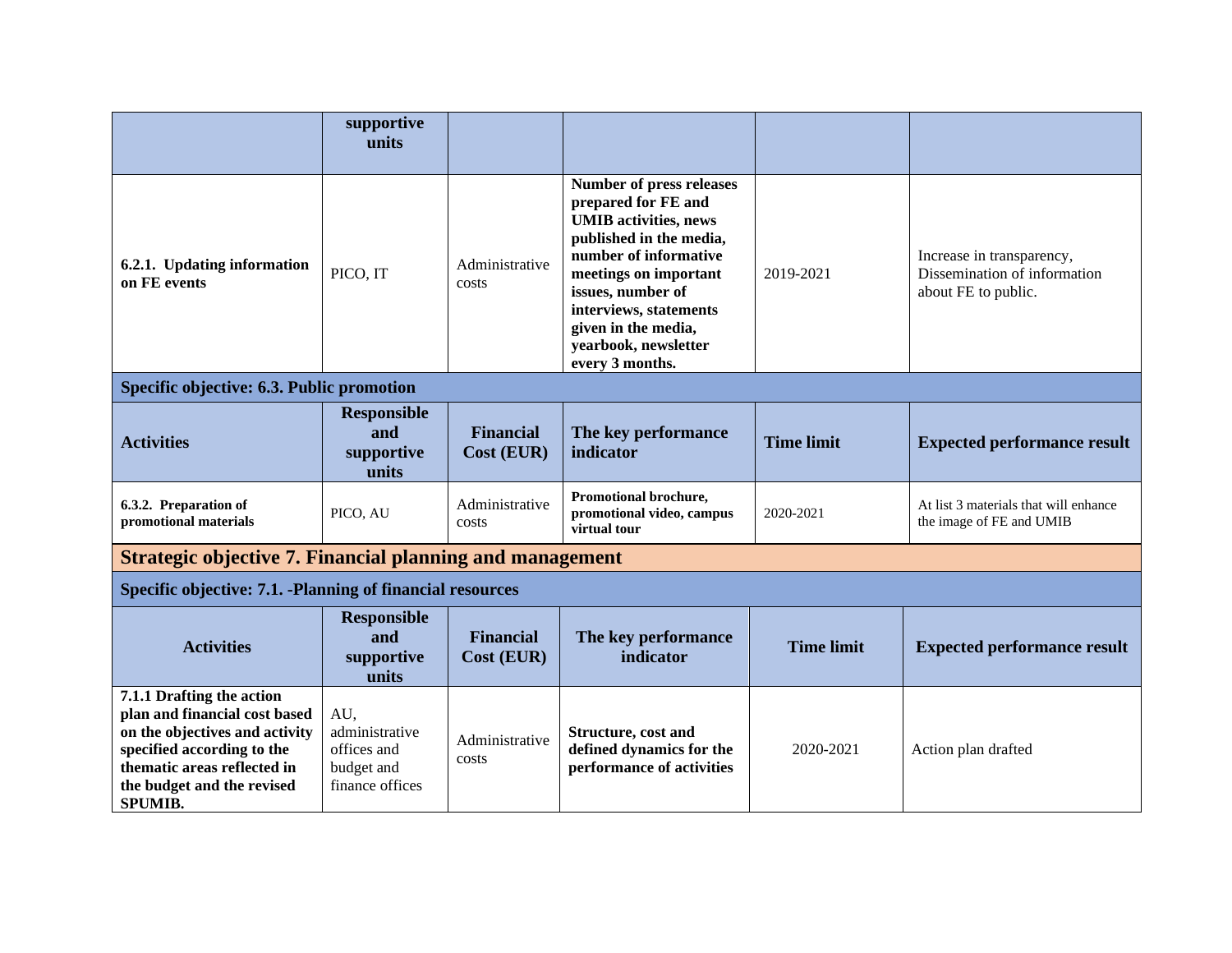## <span id="page-23-0"></span>**MONITORING, EVALUATION AND REPORTING**

Monitoring and evaluation are fundamental factors in the implementation of a strategy and aim to measure the progress achieved. The Faculty of Education has also established a Working group for Coordination and Monitoring of the Implementation of the Strategic Plan. The main tasks of this body are:

- o Development of 6-month action plans in accordance with PSFE;
- o Analysis of progress in the implementation of the PSFE, based on the information gathered;
- o Drafting the annual budget for the implementation of the PSFE within the defined budget limits;
- o Review and approve additional measures to ensure the implementation of the PSFE;
- o Drafting requests for support from donor programs in order to ensure the implementation of the PSFE.

The FC will be responsible for monitoring and evaluating the implementation of this strategy. The coordinator of this working group will compile the performance reports of the implementation of the PSFE and will report to the FC and these data will be reviewed by the FC. These indicators will enable the monitoring of progress by noting the level of achievement of objectives and the implementation of strategic activities of this strategy. Sustained monitoring and evaluation of this strategy makes the Action Plan viable and provides its implementers with an overview which enables them to act in a timely manner and in accordance with the needs and challenges they face. Of course, the implementation of this and the action plan has its financial implications and challenges, depending on the area they cover. At the end of the implementation of the strategy, a general assessment will be made to check to what extent this strategy has influenced the strengthening of the University, so that the results, difficulties, impact, sustainability, lessons learned and recommendations serve for future strategies. Based on the results of this comprehensive assessment, the University and donors will be able to plan future strategies. The actions and activities that will be undertaken for the implementation of this document will enable the continuation of the development of a new university and its role, with a specific goal to be recognized nationally and internationally for advanced teaching and quality education. This PSFE will help to further enhance the quality of teaching, learning and curriculum development in line with the needs of the labor market.